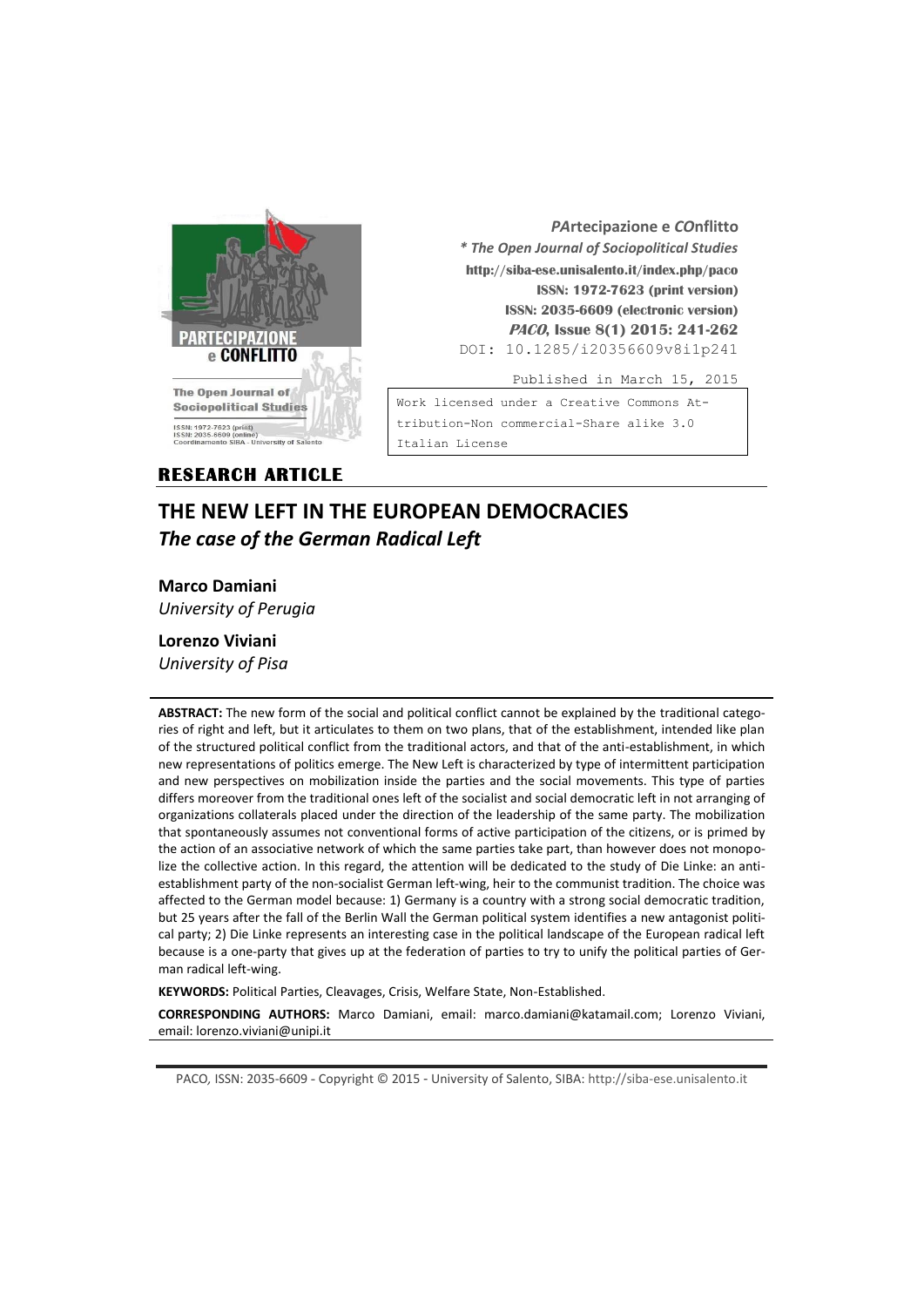#### **1. Introduction**

Beginning with the late 1960s the European left found itself faced with the processes of social change that progressively eroded the traditional class structures resulting from the process of industrialization. This led to a redefinition of values and issues that is still going on. Since these social changes play an active role in the development of those changes in the societies in which they operate, the perspective adopted here does not consider them as independent variables that play a role in the transformation of both right and left-wing political parties.

In other words, social and political changes are taken on as continuously interacting dynamics, with the one influencing the other. At the same time the varying interpretations of the forms taken on by the new politics must be discerned, with a redefinition of the contents, actions and actors of democratic politics. This includes the new left, as an inherent aspect of the development of the modernization processes of European societies. The passage from materialist to post-materialist values, the outbreak in the public sphere of political generations such as those of 1968 and 1977, the relevance of themes such as environmentalism, civil rights, women's rights, the dynamics that can be ascribed to the postmodern society, the transformation of the productive system of the post-industrial society, constitute an itinerary of the development of the new parties of the new left that is anything but linear and lacking in contradictions. A situation that varies from one country to another, on the basis of the actions of political entrepreneurs, in the Weberian perspective, who make the new interests and values politically relevant and active, organizing and representing them in the political system. In this sense, the discriminating factor in the emergence of social movements and parties of this type is the decision whether or not to participate in elections. The new left also relates in time with other phenomena such as the process of individualization, the reflexive citizenry and, more recently the creation of an anti-establishment type opposition, aimed at the various elite components of society and in particular of politics. The theoretical context regarding the evolution of the new left is there applied to an analysis of the German case, to verify how much and how the structure of the extant political opportunities in Germany have a bearing on the characteristic features of these parties. We therefore propose to consider the specific German institutional context and the choices made by the leaders of the PDS/Die Linke, as well as the social macroprocesses, as key elements in our analysis.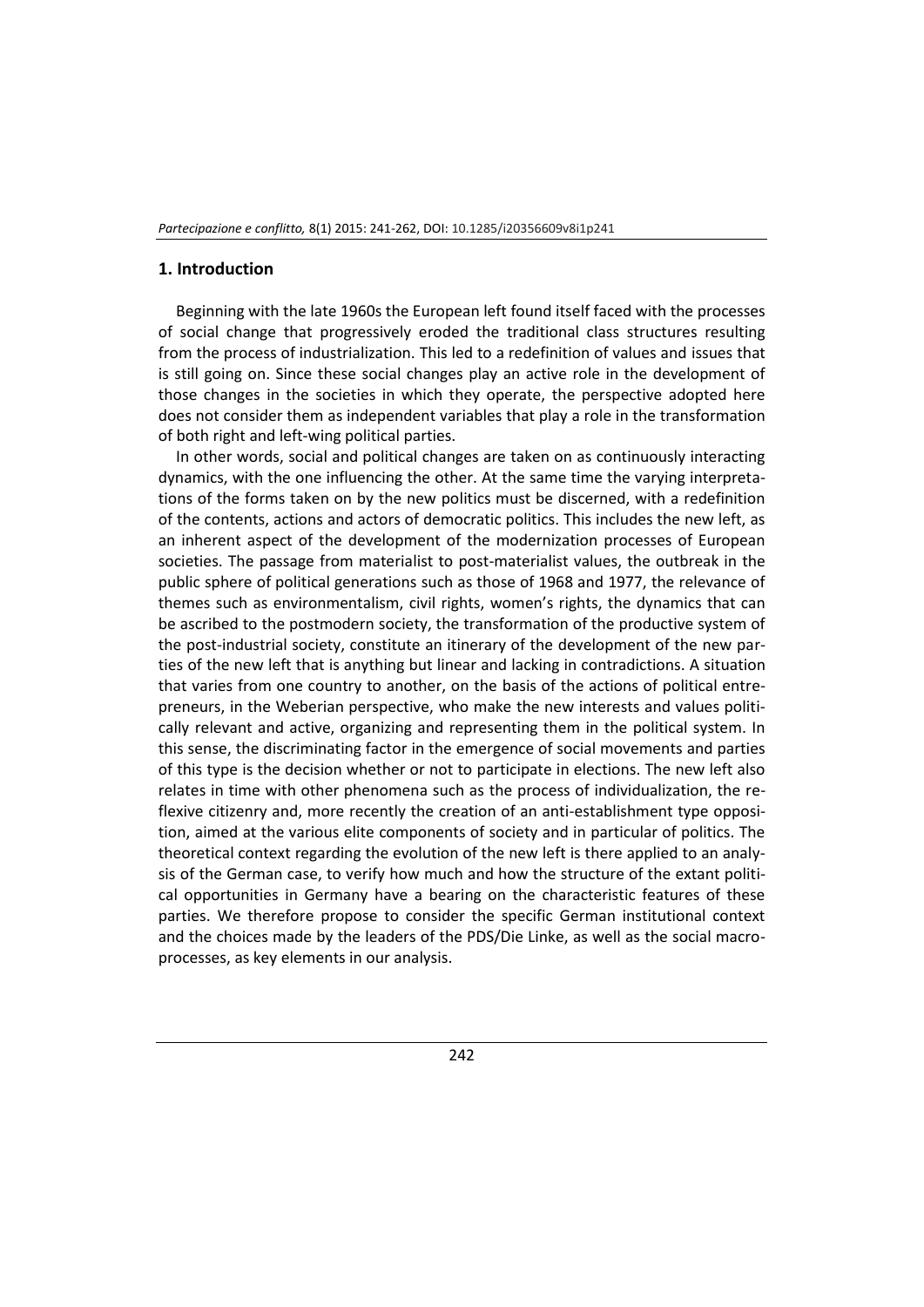#### **2. Old and new social cleavages in contemporary democracies**

Political parties are organizations that do not submit tout court to the structure of the political opportunities within which they operate. The parties actively participate in the relationship between social and political changes, not only in terms of how they adapt and react from an organizational and functional point of view, but by helping make the social cleavages generated in the various processes of democratization and modernization (Lipset and Rokkan 1967; Lipset 2009) politically active. A closer investigation of the role of social cleavages and the modalities of their political activation by the elite and the leaders, allows us to take on the phenomenon of the new left-wing parties in Europe, in particular that of the German radical Left (dealt with in the second part of the article), inserting it into a process of change that developed in the Western societies at the end of the 1960s. As Flora notes, cleavages emerge in periods of crisis, as critical junctures resulting from the cleavage of a pre-existent equilibrium. As such they can assume the dynamics of revolutions and civil wars, on the one hand, or, on the other, of long-term structural changes (Flora 2002, 61). However, unless there is an action of politicization, the relevance of these cleavages with regards to the conflict they can trigger in a given polity remains unexpressed. In this sense Bartolini (2000) highlights the need for a process through which the rise and crystallization of a line of conflict in the society becomes politically active with political entrepreneurs mobilizing followers thanks to the organization and choice of the electoral contest. This is what distinguishes the birth of a party from other forms such as social or trade union movements.

The formation of the parties of the new radical left, and of the new extreme right, begins in the sphere of what has been a long process of unfreezing, with the progressive affirmation of post materialistic values, and the formation and the subsequent recent risk of the decline of the middle class. The new scenario appeared after 1989 with the fall of the Berlin Wall and the end of the opposition between blocks, which played a decisive role in maintaining order and freezing the political system in the Western as well as Eastern European countries. While 1989 has been fully analyzed with regards to the evolution of the third wave of democratization, and of the parties and leaderships in the former Soviet-bloc countries, historical, political and cultural variables of this type have not always been adequately studied with reference to European politics. The so-called freezing hypothesis, the survival of the cleavages of the 1920s throughout the 1960s (Lipset and Rokkan 1967), still encountered in a more recent phase thanks to studies by Bartolini and Mair (1990), presents what is only an apparent paradox, with social conflicts that have already been solved occurring side by side with still operative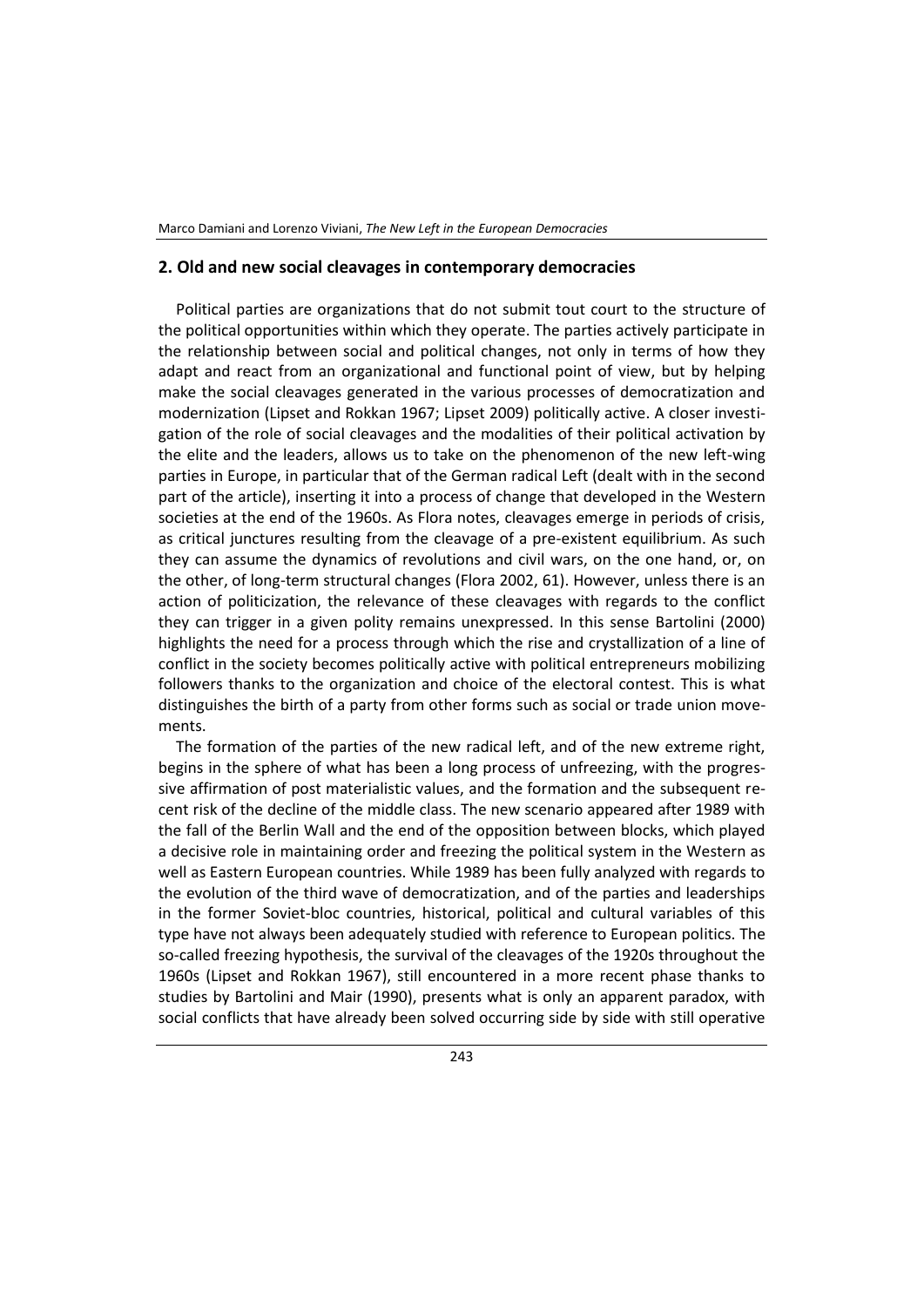traditional political forms. While the political force of traditional cleavages is inversely proportional to their solution (Franklin et al. 1992), it is also true that the parties themselves in their capacity of modifying and neutralizing the new conflicts, as well as the historical consequences of the international cleavages brought about by the conflicts of the Cold War, play a part in these dynamics. In line with Luther and Muller-Rommel's analysis (2002, 7-10), the challenges the processes of social and political change present to the traditional parties correspond to the following six macro-processes: socioeconomic transformations; political values and cultures; the structure of political communication; the relevant issues and transformations of the political agenda; the role of European integration; the reforms that have modified the constitutional systems. In this perspective the emergence of the parties of the new left cannot be ascribed simply to the nature of the production system and changes in the organizational system of work but are also the result of more complex changes in values, with traditional parties that have long "protected" themselves from new cleavages and social conflicts, such as environmentalism and the demands of youth and feminist movements. Even so, in the advanced modern societies the evident absence of the "straitjacket to apply to society" by means of the political representation organized by parties of mass integration (Pizzorno 1996, 1028-1029) is not the end of the political conflict between interests and values. The emergence of the parties of the new politics constitutes one of the expressions of the process that increases the political conflict between social groups that no longer find themselves represented and the traditional parties, giving rise to a new level of conflict with those defined, on the one side, as the GAL parties (Green/Alternative/Libertarian) and, on the other, the TAN parties (Traditional/Authoritarian/Nationalist) (Hooghe, Marks and Wilson 2004; Viviani 2009).

The developments of the new left and the new right therefore make reference to a phenomenon that can fall under the broader heading of anti-establishment, or better anti-political establishment parties (Schedler 1996; Abedi 2004). In the advanced European democracies a cleavage is gradually created between one part of the society and the ruling class. This applies in particular to the political class, but the resulting phenomena are too often imprecise or superimposed, in particular in their anti-political, antiparty politics, populist concepts, as well as the tendency to identify the process of personalization of the leadership at the vertex of the new parties as tout court "charismatic" (Viviani 2015). In the first place the distinction must be made between these parties and Sartori's anti-system parties. The opposition of the latter does not come to the fore in a confrontation of the political and non-political establishment, but of the entire structure of the democratic system. In contesting its legitimacy at the roots, the entire institutional setup, and not only the political party system, is called into ques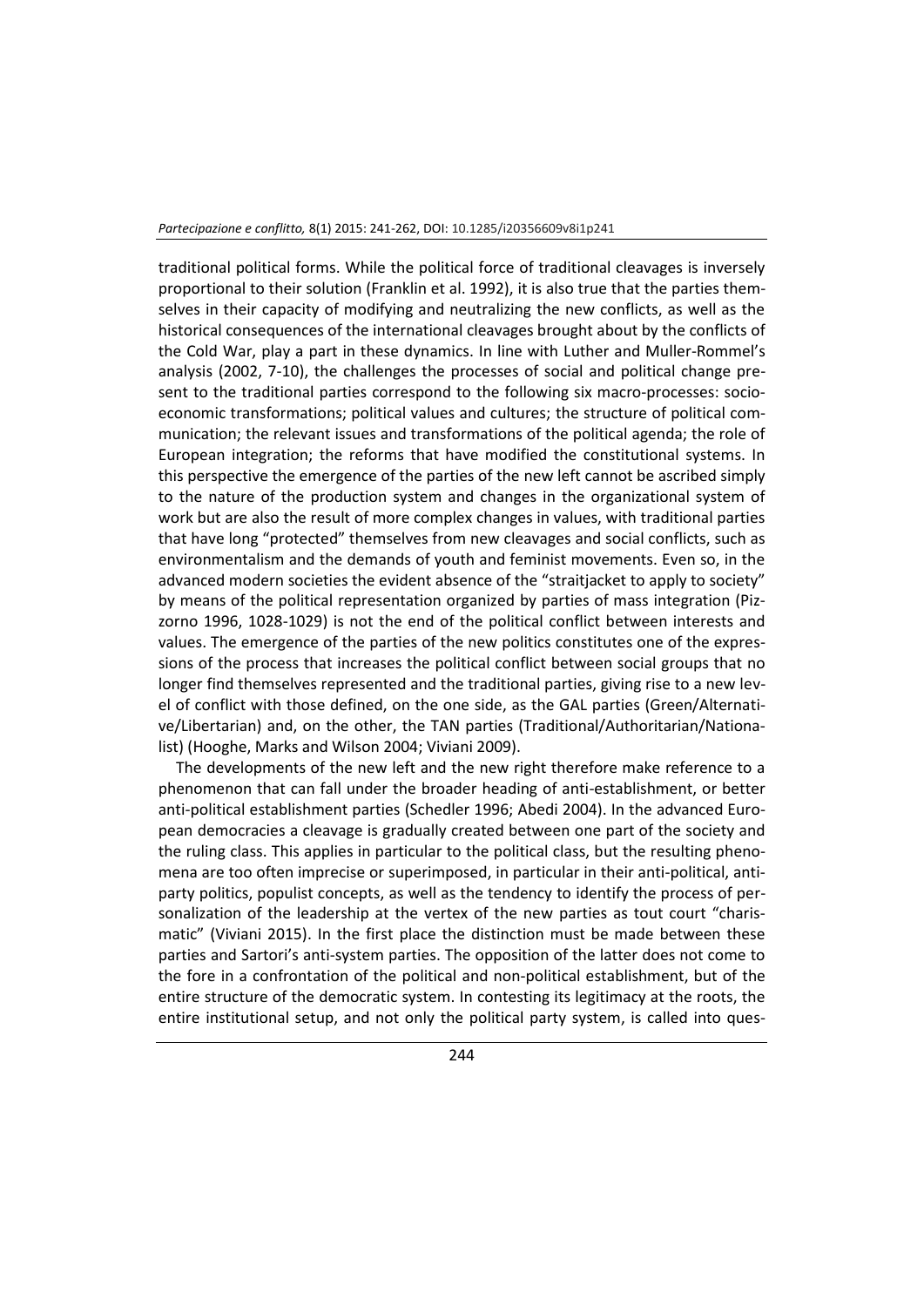tion. Two different phenomena can be identified in the case of the anti-political establishment parties: opposition by the citizens to the dominant political class and the politicization of the new line of conflict by the new political entrepreneurs (Schedler 1996). The rise of anti-politics and anti-party politics can be ascribed to a general break in the pact of trust and political representation that, as Mastropaolo (2005, 72-73) observes, recalls formulas of "anti-parliamentarism" in the name of direct participation. We might also add, in the name of a principle of communitarian belonging anchored in the traditional values of identity, within which the populist parties can also be placed. In this context the politicization of the discontent is magnified by political variables such as corruption, the inadequate capacity of the institutions to face up to the government, the perception of a distant political class hostile to the citizens, whose political form can be ascribed to the rise of the cartel party. As early as the studies in the 1990s and the early years of the 21st century, sociological and politological literature has demonstrated the crisis not of the parties as such, but of the particular mass model (Ignazi 2012), with the decline in trust and attachment to parties, with a decreasing membership, with the increase in electoral unpredictability and the drop in electoral turnout (Dalton and Watteberg 2000; Luther and Muller-Rommel 2002; Mair and Van Biezen 2001).

The modalities that make the establishment/anti-establishment cleavage politically active and relevant once more call into question the various dynamics of relation and interaction between the mass-level and the elite-level of the area of protest. The crisis in trust and legitimacy in politics may not therefore automatically produce an apathetic withdrawal of citizens from participation in the public sphere, but can trigger a form of protest, a voice in Hirschman's terms (1970), through the actions of the parties and of the anti-political establishment leaders. By means of this process the counter-elite manipulate the discontent of the citizens in an attempt to replace the traditional political elite (Poguntke 1996). The possibility of an institutionalization and cooptation in the system of the challenging actors by means of the traditional political plan (Bardi 1996, 359) however remains. Populism itself, as a particular version of the anti-establishment, can manipulate the anti-elite feelings of the electors, with a leadership that challenges the political class appealing to a plebiscitarian principle in the name of the unity and centrality of the "people" (Taggart 2000). While anti-party politics is the feature shared by the phenomena analyzed so far, it cannot be thought of as the product of the crisis of advanced democracies. Nor can anti-party politics be thought of in monolithic terms, for it is a composite including the general refusal of the party as actor responsible for the disintegration of the common good, the refusal of a particular party model, the refusal of a particular party system, and finally the party as redundant in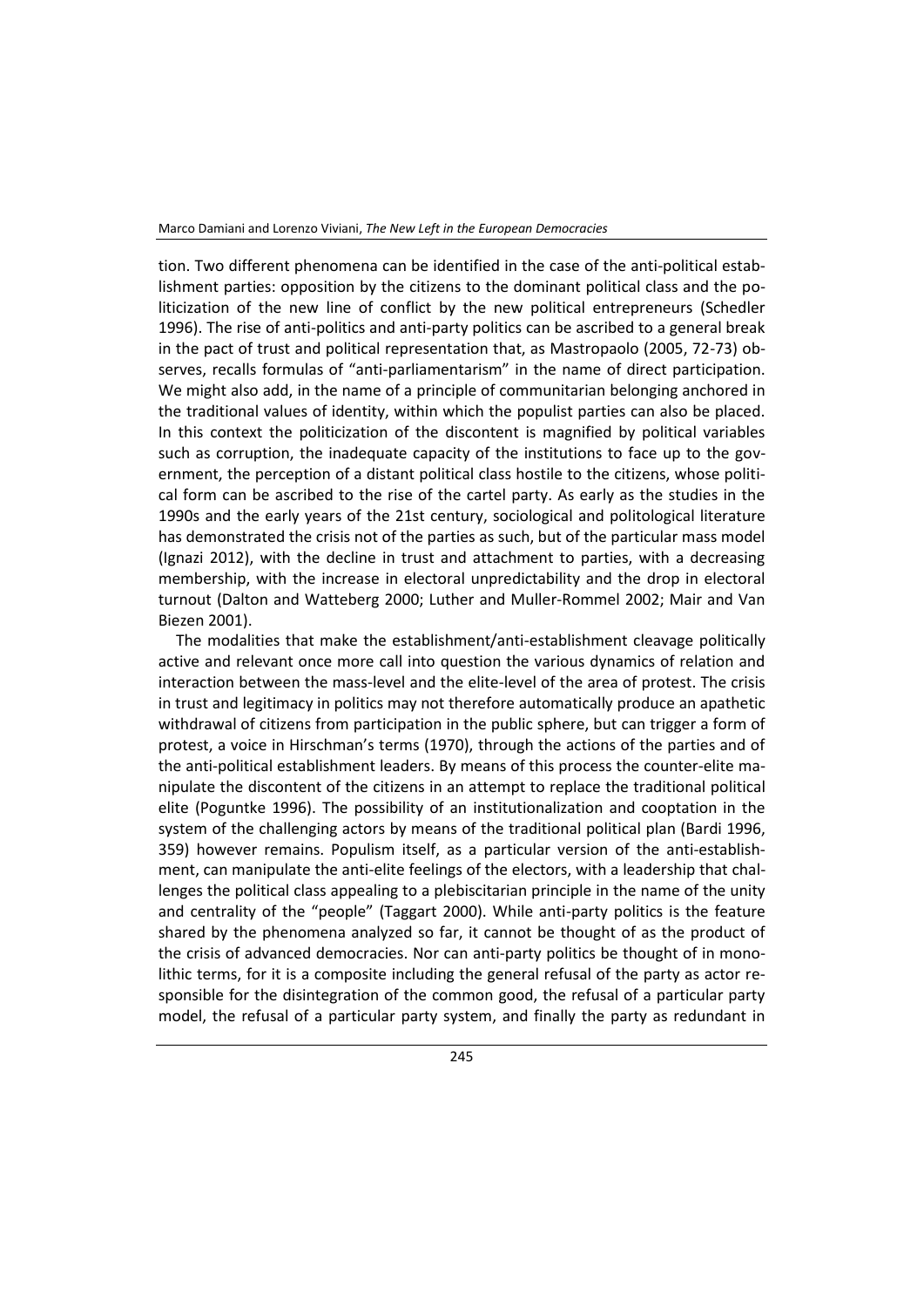the post-integration mass society (Daalder 1992, 39). The anti-party feeling mentioned with regards to the anti-political establishment new left parties is therefore not a generic refusal of the party as an actor in democracy, but a reaction when faced with a self-referential system incapable of representing the new social demands. It has been turned into an alternative political force, weakly institutionalized as organization, with increasing importance given to leadership. This arrangement is shared, albeit with differences in its politicization, by the parties of the new left, those of the new right, the populist parties, as well as the outsider leaders who challenge the leadership of the mainstream parties from within (Mudde 1996), engendering a challenge of the dominant coalition, particularly after electoral defeats (Panebianco 1988).

## **3. The changes in the European left**

The affirmation of the new politics constitutes a perspective of study which must take into account the various phases of the social changes previously observed, as well as the individual features of the political, cultural and institutional systems of each country. In this sense, any interpretation of the development of a "new libertarian left" (Poguntke 1987; Kitschelt, 1988, 1994) must keep in mind the different types of mobilization and organizational modalities adopted in each case. Speaking of parties as the result of a silent counter-revolution, of anti-political establishment parties of the new left, or of the forms of direct democracy, of participatory democracy, of deliberative democracy, allows for the creation, in the Weberian sense, of ideal types, although stopping short of trying to get them to coincide perfectly with the different typologies of the various European parties. In general, therefore, the common denominator is an "unfreezing" of the traditional cleavages. On the one hand this constitutes an incentive for the birth of second generation social movements and of new parties, committed on the whole to the promotion of single issues, and, on the other, can turn out to be a phenomenon with a limited electoral following but one that can give life to real flash parties (Kitschelt 1988, 195). As Poguntke observes (1987) the social basis of the parties of the new left, contrary to those of the new right, is to be found in the middle class composed of young people, of individuals with an elevated cultural and social capital, on the whole active in the service sector. It is no longer the expression of the productive processes of the industrial society.

Kitschelt (1988, 209-210) notes that parallel to the affirmation of the catch-all party (Kirchheimer 1966), an organization characterized by a process of de-ideologization and the absence of an electoral stronghold of a specific classe gardée, there is an op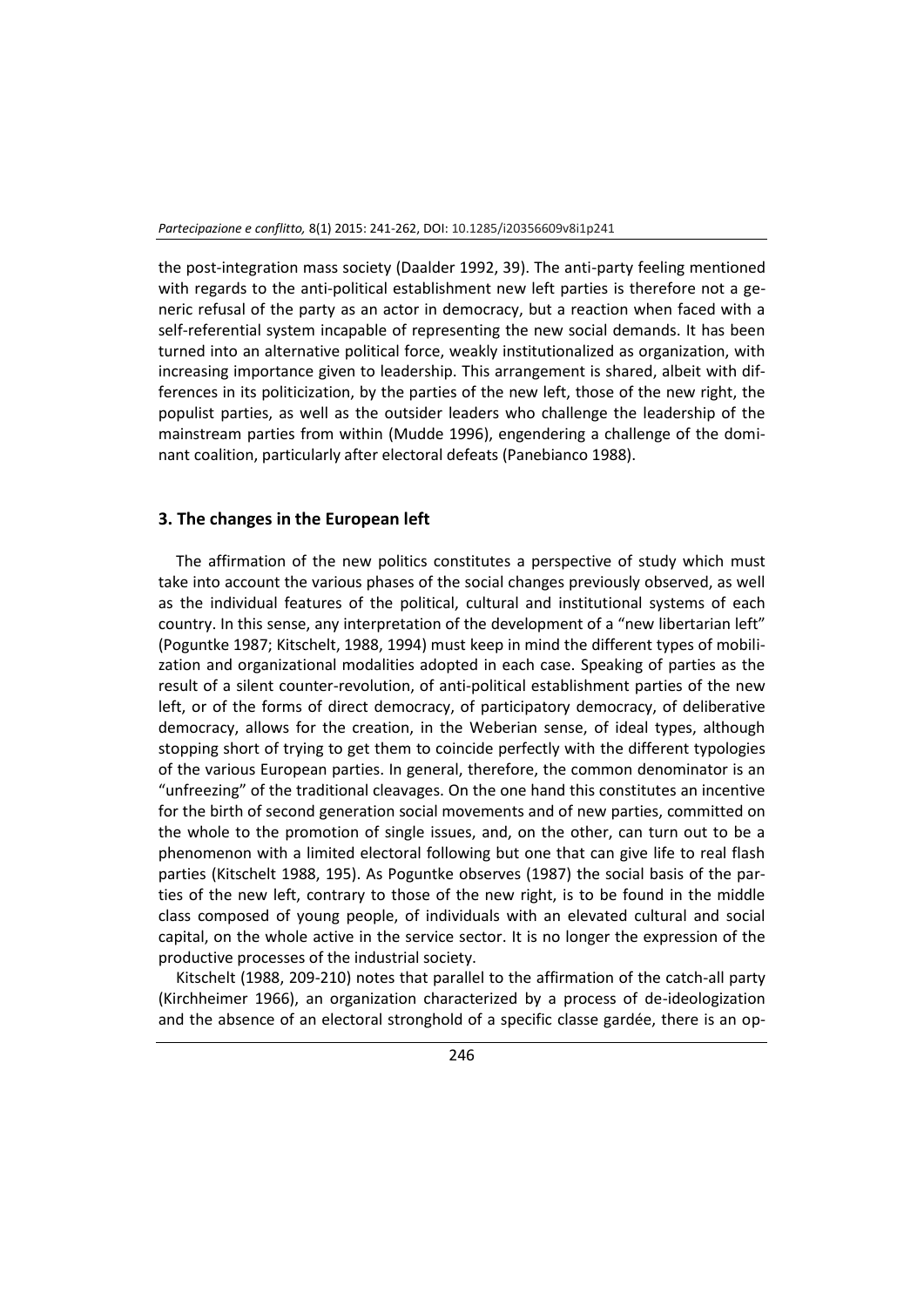position by the new left parties to the protection of the corporative interests, promoted by financial and sectorial lobbies, as well as to the parties of the traditional left that are gradually becoming part of the governments, thus liberation new channels for expression and mobilization. This first type of new politics party does not necessarily emerge in correspondence to the phases of crisis of the capitalist system, but as a call for a new direction to give to the developmental dynamics. In this sense, Kitschelt (1988, 204) highlights the fact that in the European democracies and post-industrial societies the social movements and left-libertarian parties are deployed to denounce the risks human life is subject to as a result of the capitalist model of economic development, to affirm the people's right to self-determination in the choices they make in their private life, to promote a different democratic governance of social change. In other words themes extraneous to the traditional political representation, such as ecology, disarming, pacifism, the Third World, the revision of the capitalist economy (Poguntke 1987, 78-79), activate the political conflict, breaking down, or proposing to break down, the equilibrium of the socialist, social democrat or communist parties. The politicization of these themes does not come about as it does with the mass integration parties, where the territory was penetrated by a bureaucratic organization in line with the concentric circles described by Duverger (1951), and which were set at the center of a system of collateral association directly emanated by them. Political participation itself assumes intermittent and selective forms outside the parties, according to the model identified at the end of the 1970s with the passage from conventional/institutionalized forms to non-conventional/non institutionalized forms of participation. These included the signing of petitions, referenda, boycotting consumer products, sit-ins, wildcat strikes, pacific manifestations (but also demonstrations where violence was approved), letters to newspapers, the occupation of buildings, and other activities not promoted by political parties or trade unions (Barnes and Kaase 1979; Fuchs and Klingemann 1995).

The new libertarian left is based on a conflict of values and representance between the actions of the political class and the demands that come from a middle class that is in the process of being redefined and increasingly subject to a "relative deprivation", that is an inconsistency between the social and cultural status on the one hand, and the political status on the other (Davis 1959; Runciman 1966). Still another phenomenon to keep in mind is the process of the personalization of politics, in the sense of a progressive conquest of autonomy in the formation of individual political identities with respect to that of the group, and the creation of a direct relationship between the subject and politics (Cavalli 1994, 2001; Calise 2010). Associated with the new left, the use of the term personalization does not contradict the horizontal public nature of par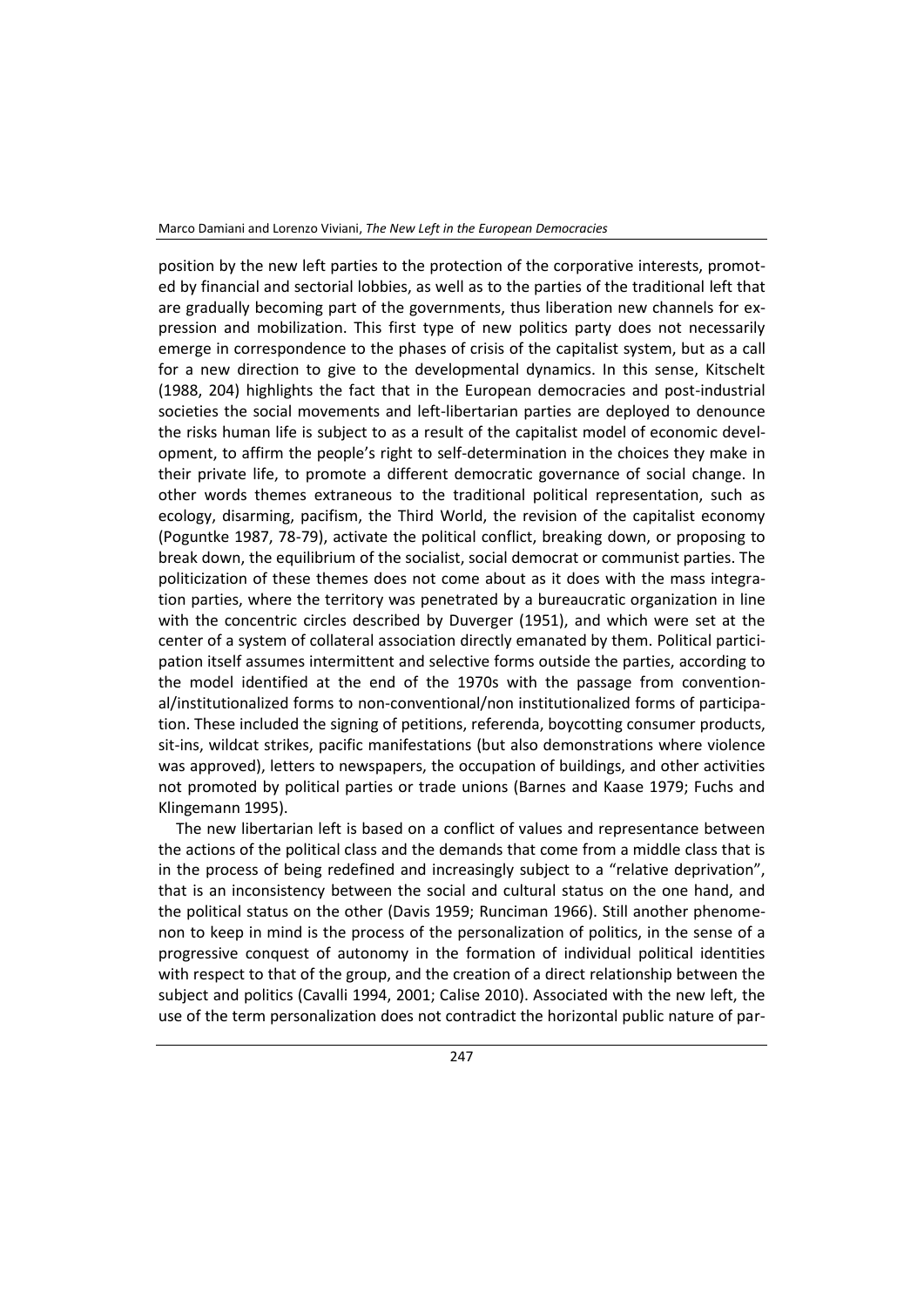ticipation, since the personalization of politics is not the same as the personalization of the leadership at the vertex (Cavalli 2001). The latter concerns the acquisition of power by the leader of the government or the party and which the militants of the new left tend to oppose, even if the leadership theme varies from one case to the other.

As previously observed with regards to the first parties of the new left, literature makes no reference to the need for the rise of a crisis. The context changes in the second phase of the new politics, both with regards to the parties of the new right and for the movements and parties of the libertarian and radical left. The political-international evolution subsequent to the fall of the Wall of Berlin, and the collapse of the Soviet Union, is progressively intersected by economic and financial crises, making the redefinition of the traditional welfare system necessary, and with the erosion of the middle class. In the 1990s and the beginning of the 21st century, sociological literature observed the effect on politics of the radicalization of the capacity of the individual to reflexively activate a "life politics" or a "sub-politics", recovering a centrality of the subject in playing (doing) politics beginning with daily life (Beck, Giddens, Lash 1994). Subsequently the combination of phenomena such as globalization, the characterization of the principal parties as semi-agencies of the State, the economic and financial crisis, as well as the cession by the national governments of areas of intervention to international organizations, often of a non-majoritarian and technocratic nature as in the case of the European Union, constitute the foundation for the emergence of anti-establishment forces. While the anti-establishment cleavage, political or not, is a common feature of the parties of the new right, of the new left, and of the populist parties, there are also aspects and characteristics that do not overlap, such as different reactions to a shared phenomenon. In this sense Rosanvallon (2008, 2011) notes that the reaction of the new left is marked by the demand for a broader democratic participation and an empowerment of the civil society, substantiated in the activation of the "counterdemocracy". The significance of the latter contrasts with a generic antipolitical reaction, since in the "counter-democracy" the citizen can not only express himself and give his opinion on governmental policies, but construct horizontal, unmediated, non institutionalized connections with other individuals, is thus empowered to monitor the political system.

As presented so far there is more to the allover picture of the opportunities for the development of parties of the new left, including their anti-establishment connotation. Just to what extent these institutions can influence the construction of social and political identities and the forms taken on by democracy (March and Olsen 1989) must be taken into consideration. The theoretical frame for the study of the evolution of the parties of the new left therefore has to be compared with the different routes taken by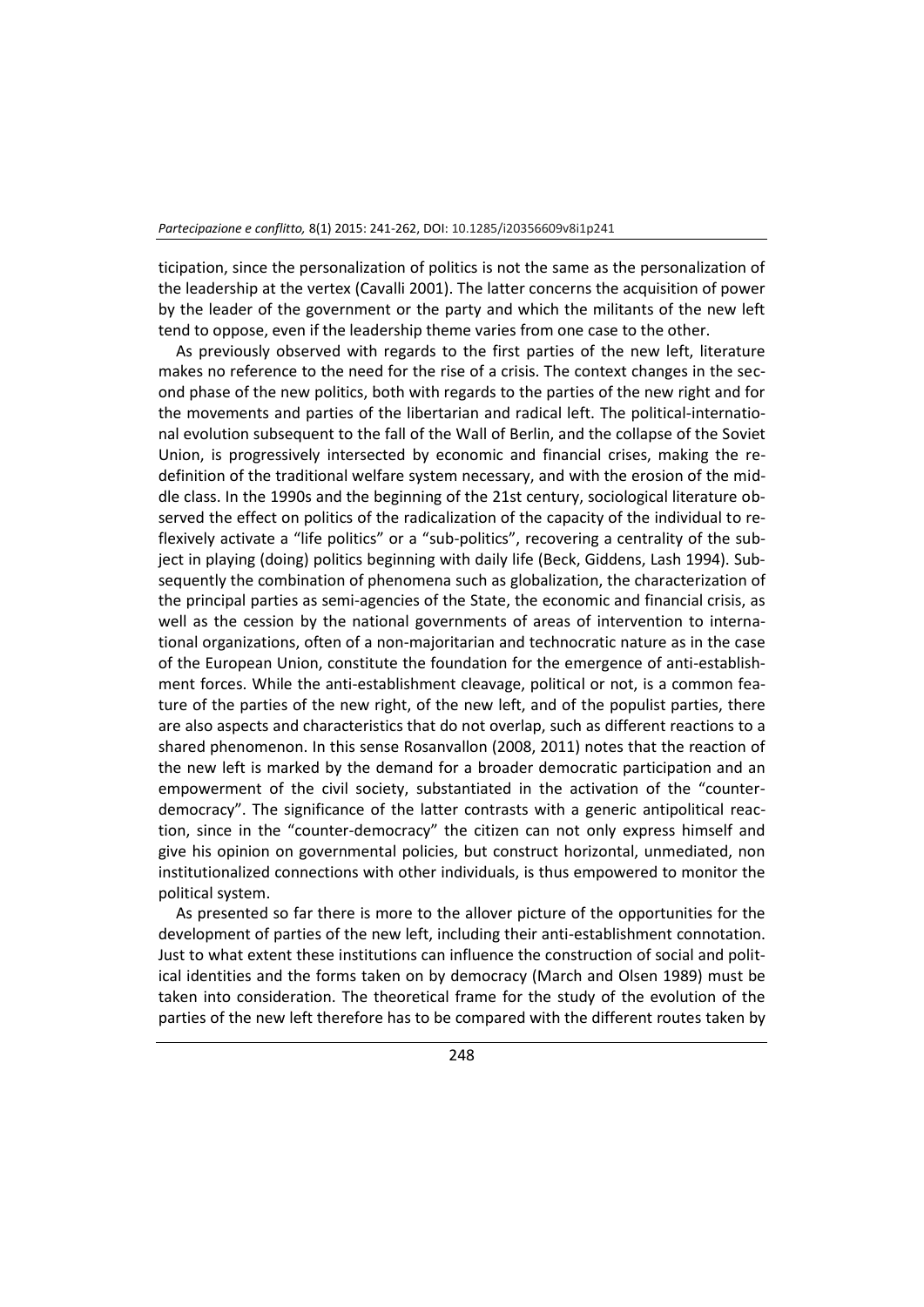one State or another. In this context Germany provides a unique historical-political example with regards to the evolution of the left. In the congress of 1959 at Bad Godensberg, the principal left party, the German social democratic Party (SPD), had already abandoned the ideological reference to Marxism. In 2007, in the non-mainstream German left, in addition to the Greens, another party related to the new left, Die Linke, the result of aggregating preceding extreme left parties, appeared. The specific nature of this political party can draw attention to the way in which the radical left can evolve. On the one hand, its features seem to differ from those of the classical left-libertarian party, on the other, characteristics belonging to the radical new left anti-establishment parties come to the fore. The case of Die Linke lets us evaluate how much the specificity of a particular historical, political and economic context, the evolution of the parties, the restrictions and institutional opportunities, the effects of the Fall of the Wall of Berlin, the choices made by the leaders of this party and of the founding parties, have influenced and can have a bearing on the nature and development of a non-traditional left-wing party.

## **4. PDS-Die Linke: The parties of the radical German left**

In the following pages we shall attempt to verify on an empirical level the considerations advanced so far. After reconstructing the theoretical frame within which the constituent process of the European new left was developing, we will attempt to show some of the variations on an institutional level, with reference to Germany. In the beginning of the 21st century Germany was one of the most interesting examples in the panorama of the radical left, for it initiated a process of aggregation of political forces referring to the non-traditional left, eventually constituting a unified political actor. This is why, in the same period, many of the European new left parties said that they wanted to follow the German model and to "do as in Germany". Even so, in the country that directly witnessed the fall of the Berlin wall, the story of the maximalist left parties is rather complex. What we hope to verify , already fully expressed in the preceding paragraphs, is whether the German radical left-wing parties, in the sense of ideal types of the European new left, can really be thought of as belonging to the category of anti-establishment parties, harshly critical of the neo-liberal political models although not opposed to a liberal democracy, or do they interpret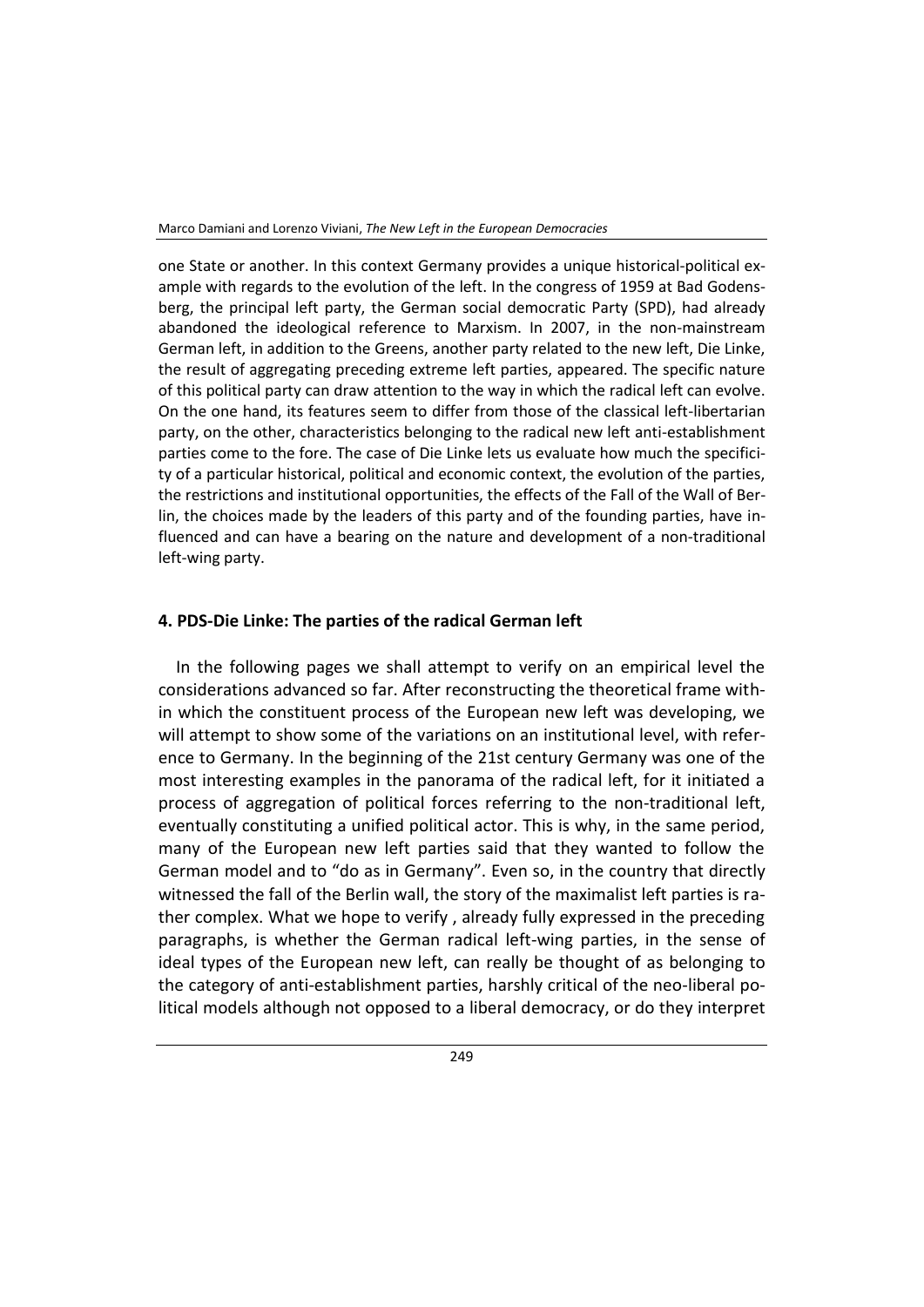the role of anti-system political forces (Sartori 1976), aimed at changing (if possible) not only the government but the form of democratic government as well .

Back to the case in question. After the post-89 reunification, one of the leading innovations in the political system in Germany is represented by the disbanding of the SED (Sozialistische Einheitspartei Deutschlands) and the creation of the PDS (Partei des Demokratischen Sozialismus), a political formation and heir to Erich Honecker's party, but which when it saw the light decided to abandon the Communist ideology and iconography to adhere to the principles of democratic socialism. After a first transitional phase, the PDS officially saw the light on February 4, 1990, when Gregor Gysi (former Communist leader, one of those most receptive to the reforms begun by Gorbachev in the years of glasnost and perestroika) becomes the leader of the renewal process (Neugebauer 2010). This was the beginning of a long period of self-criticism among the leaders of the newborn political formation, leading its top executives to stand apart from the events of the DDR, although with the intentions of constructing a new anticapitalist party (Neugebauer 1997). From the very beginning however the principal feature of the PDS was also an insuperable limit. Indeed, faced with an outstanding capacity for electoral penetration in the eastern Länder, in the western territories the new German radical left formation met with little success. This led to its definition as a regional (or regionalist) party, established prevalently in East Germany (Hough 2000; Olsen 2002, 2007; Hough, Koß and Olsen 2007).

Despite the initial difficulties, the process of institutional inclusion begun by the PDS did not stop. The democratic transition of the party moved in three consecutive and complementary stages: i) a drastic reduction in the number of party functionaries, which passed from 14,000 to around 250 between December 1989 to the end of 1991 (Moreau 2008); ii) the removal of many management members (executive) compromised with the communist regime; iii) the replacement of the old "democratic centralism" with a decision-making model characterized by the "dictatorship of the expanded management" of the party. A fundamental passage in the life of the PDS was in 1993 when Lothar Bisky was elected chairman to replace the founder, Gregor Gysi. From that moment on, Bisky – who had also been an enlightened manager of the SED from his earliest years – excercised a decisive influence within the party, accellerating the pro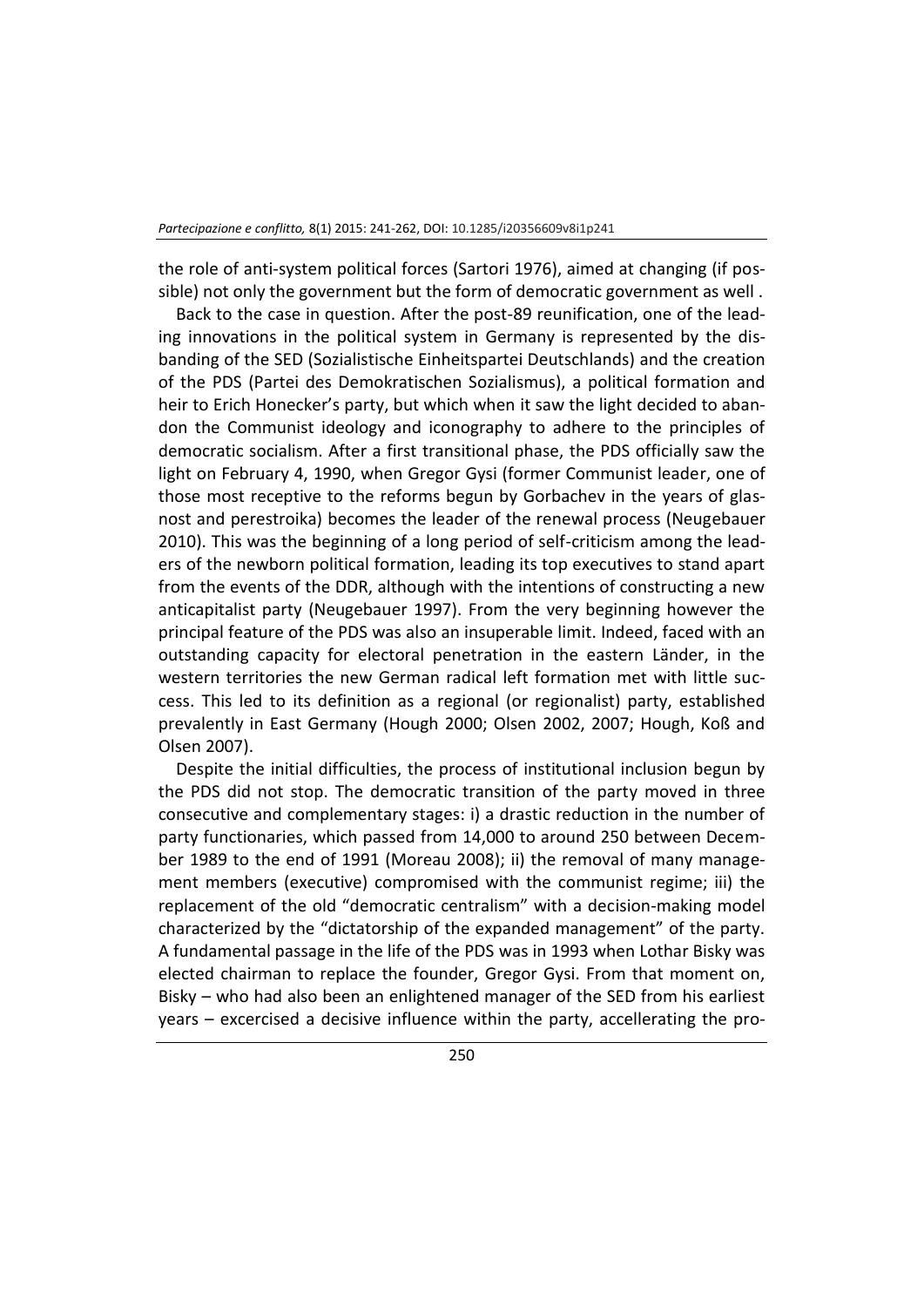cess of reform begun in the preceding years (Hüning and Neugebauer 1996). Under his direction the PDS attempted a constructive opposition within the democratic regime, even if it did not succeed in bringing the internal divisions of the party to a halt.

In the mid 1990s the German social democratic party was still divided in two. Internal dynamics comparable to those encountered in the radical left parties in Spain, France and Italy can be identified (March 2001; Backes and Moreau 2008; Damiani 2013). As with the Izquierda unida, the Parti communiste français and the Rifondazione comunista, in the PDS there was also a decided contrast between the «renovadores» and the «conservadores». In other words between those who were aiming at the construction of an autonomous party excluding a priori the possibility of alliances with the socialist and social democratic political formations and those, to the contrary, who proposed constructing a governance platform together with the parties of the progressive left. The clashes in the PDS continued under the direction of Gabriele Zimmer, president of the party from 2000 to 2003.

In the meanwhile, within the most complex dynamics encountered in Germany's political history, after the federal elections of 2002, with disastrous results for the PDS (see next paragraph), a new "red-green" government was formed in Germany. The SPD and Grünen (the Greens) majority, was led for the second consecutive time by Gerhard Schröder, former president of Lower Saxony and a leading figure in the social democratic party . Despite this, on account of the limited political majority in support of the executive branch and the internal conflicts in the government as a whole, the Chancellor decided to present his resignation, opening the way to the early elections of September 2005. The conditions for the beginning of a new historical course were thus determined within the German radical left party.

It all began with the creation of a political formation in the space between the PDS and the SPD. It is in this context that the WASG (Wahlalternative Arbeit und soziale Gerechtigkeit) was created in July 2004, an electoral alternative for work and social justice. It is an assemblage, with a heterogeneous group composed of some of the executives of IG Metall, the trade union close to the social democratic party, critical figures of the SPD, including Thomas Händel and Klaus Ernst, former members of the PDS and Grünen, as well as a few intellectuals of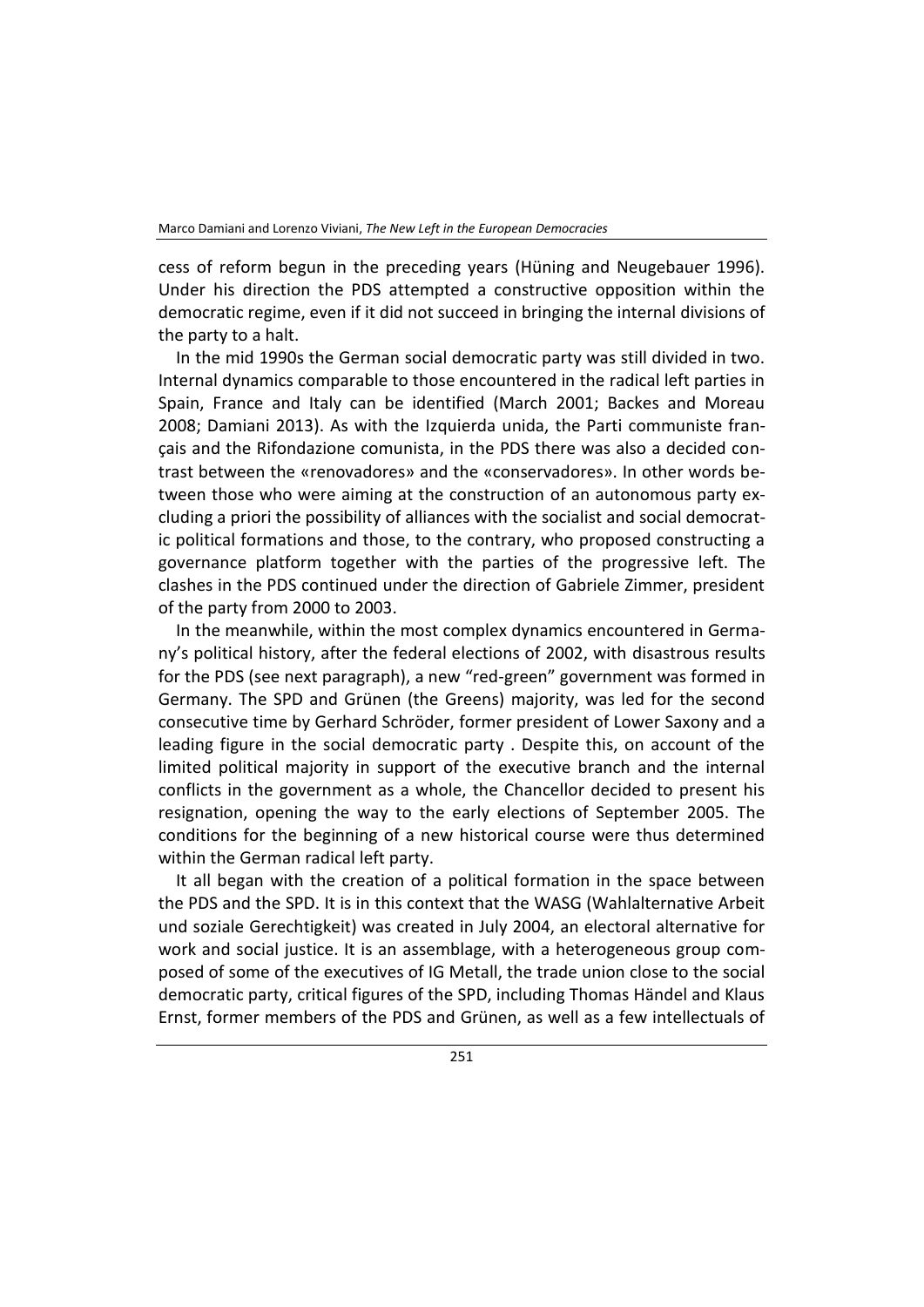the legendary Working Group for an alternative economic policy. In addition there were few militants of social movements, including those of the Attac, organizations and minority parties of the extra-parliamentary left and other formations of Trotskyite and anarchical origins (Neugebauer 2010). Minimum common denominator: delusion with the leadership of the second Schröder government.

With the creation of the WASG and the difficulties encountered in those years by the PDS, in view of the lack of political space for the survival of both parties, the one and the other initiated a rapid course of approach. The union between the PDS and the WASG also allowed for the formation of a national party well entrenched established in all the German Länder. While the PDS was able to make a great organizational capacity available for the project of political unification in the former DDR, the WASG demonstrated a high potentiality of penetration in the territories of the former RFT (Hough, Koss, Olsen 2007). The acceleration of this process of merger took place a few months later when a leading exponent, Oskar Lafontaine, arrived at the WASG. He was a former chairman of the SPD, and had left the Social Democratic party in 2005 on account of personal and political disagreements with the German Chancellor at the time. The turning point was on the occasion of the 2005 federal elections, when the two formations presented candidatures in common under the name of Linkspartei (Party of the Left; in the western Länder the lists were called Linkspartei.PDS). The results of those elections is an electoral fragmentation that led to the inauguration of the first government of the Große Koalition led by Angela Merkel and supported by a composite majority of the CDU and the SPD. At the time, the radical left list received 8.7% of the consensus and 54 seats, forming a unified parliamentary group with solid bases and electoral assignments both in the territories of East Germany and in those of West Germany.

After two years of experimentation and considerable organizational difficulties, which risked calling into question the work undertaken so far, the fusion of the two parties continued. In June 2007 Die Linke saw the light (from now on to be indicated by the acronym: DL), meaning simply The left.

The specific characteristic of the German case study, which distinguishes DL from all the other radical European left formations, is that of renouncing the hypothesis of the political federation as a form of organizational architecture (in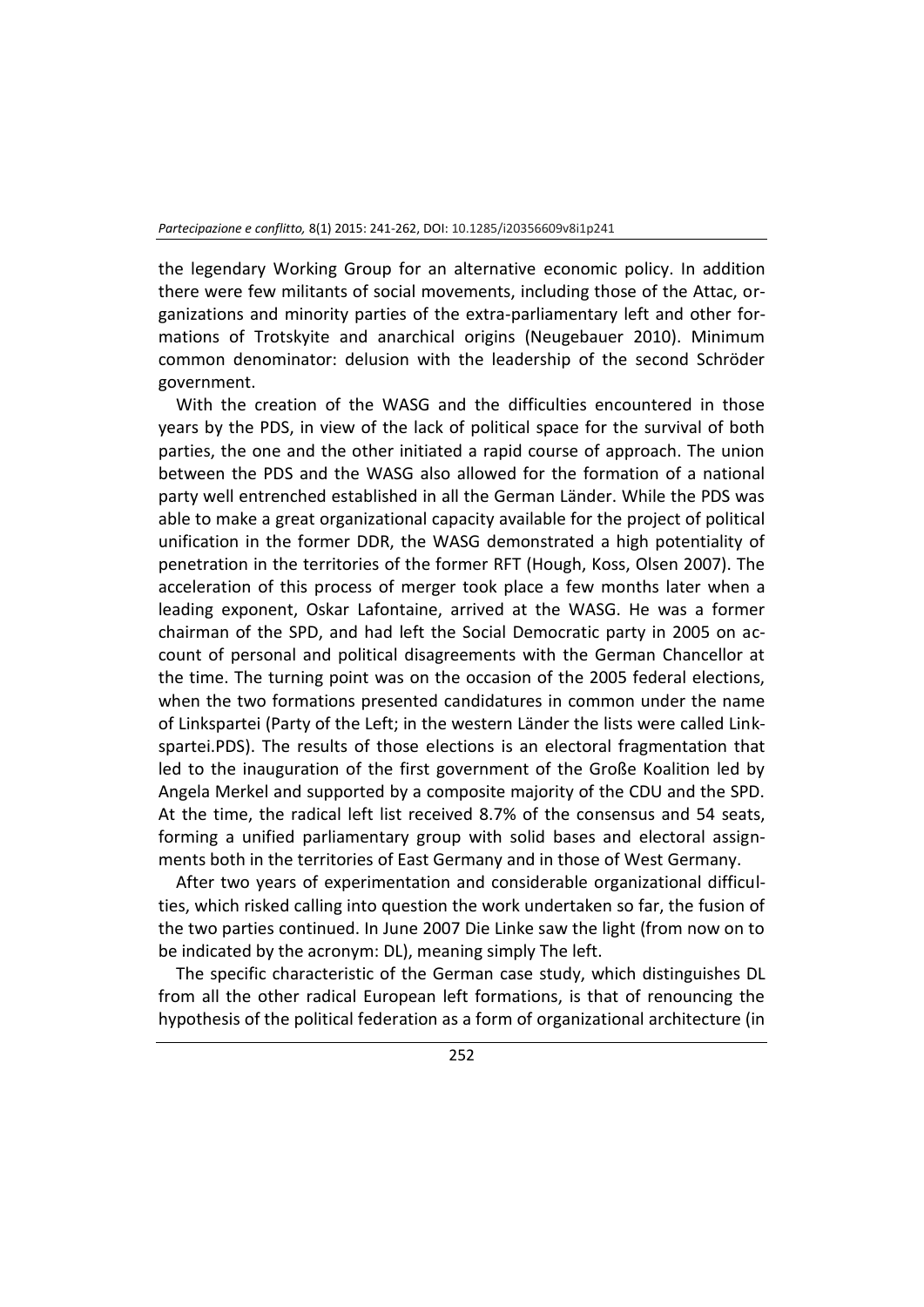Spain and France this modality characterizes the Izquierda unida and the Front de gauche, while in Italy, less positively, we have the experiments of: Sinistra arcobaleno, Federazione della sinistra, Rivoluzione civile e L'Altra Europa con Tsipras), and to construct a single unified party. This decision is both endogenous in nature (a political interest in forming a national left-wing party of the SPD) and exogenous. With regards to political jurisdiction, it must be remembered that the German legislature forbids the formation of federations, imposing the founding of unified subjects that can be presented in federal elections only if presented by a reunited in a single actor. This norm was meant to provide the national political system with greater stability, with the aim of furnishing a long average life to the federal governments, shielding them as much as possible from the dynamics within the parties that compose the cabinet?

The birth of the DL did not however resolve the problems regarding internal conflicts. The party therefore decided to form a two-headed leadership, naming two spokesmen, corresponding to the interests of the main founding principles . In the meanwhile the international economic crisis (otherwise known as of the great recession) came to a head. In 2009, in Germany, the liberal-conservative government under the guidance of Angela Merkel brought the great coalition between Demo Christians and social democrats to an end, installing the first center right German government since the times of Helmut Kohl . In this context, less than a year from the installation of the new party presidency, the internal balance of the DL was on the whole positive. To be noted, after the federal elections of 2013 and the European elections of 2014, twenty-five years after the fall of the Berlin Wall, the persistence of a radical left party in Germany, representing an institutional constant within the German democratic system.

Despite this, Die Linke still had unresolved problems. In the first place, was the non-irrelevant presence of electors and executives of PDS extraction with a social-communist nostalgia that was hard to reconcile with the mostly reformist positions of the ex WASG exponents. This was complicated by a generational problem represented by an older more conservative population and a population of more progressive young people, as well as personal rivalries and antipathies between individual politicians. Secondly there was the East-West relationship. From this point of view, the principal risk was that the ex PDS component continued to thematize the eastern problems in highly identitarian terms, while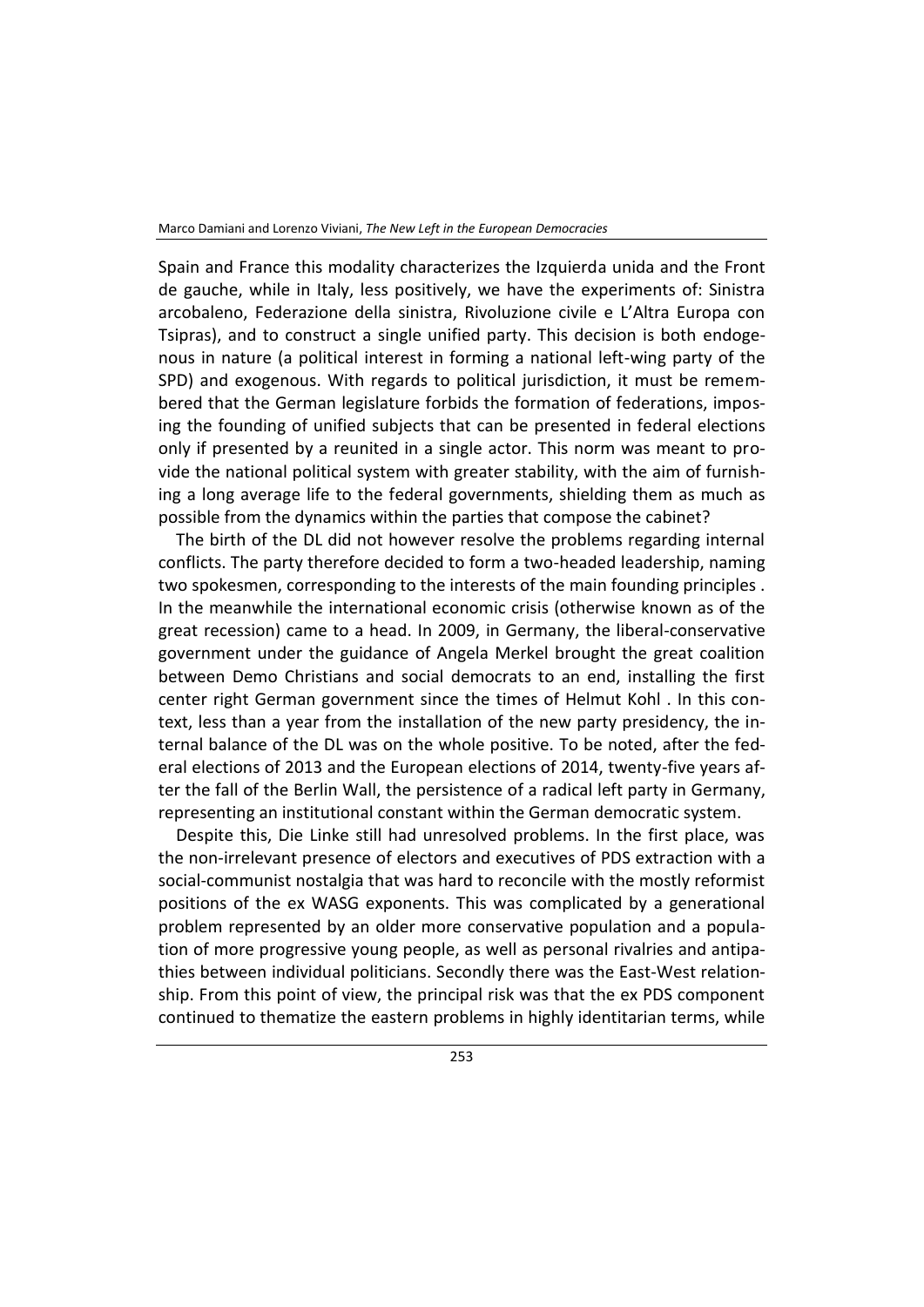the leaders of the ex WASG tended to treat them as political issues of a general nature. Thirdly, the party was divided on the positions to assume regarding the formation of a hypothetical progressist government: in other words whether to exercise the role of ideological force of opposition, or the more pragmatic role of a minority party willing and able to collaborate in governing the country. Within the DL a current more inclined to a policy of alliances with the reformist forces persisted, convinced that that was the only possible direction, and a more intransigent spirit that called for a total political autonomy with respect to the governments with an SPD matrix. Lastly there was the problem of the identity dilemma with respect to the principles of democratic socialism. Indeed, the DL faction proposing the construction of a political identity tending to overcome the principles of democratic socialism (so as to come closer to the relative majority party of the national left) was strongly opposed by many ex PDS leaders, who claimed autonomy in the field of political and identitarian elaboration. The resolution of all these problems was to determine, in one way or the other, the destiny of Die Linke and, thus its collocation in the German political system as a national party.

The only certain thing is that the DL cannot turn back, since it cannot (even if it wanted to) conduct an anti-systemic role within the confines of the democratic regime. The German electors, in particular those resident in East Germany, would not be favorable to a possibility of this sort, just as they had not (except in limited form) accepted it with regards to the PDS, since the social democratic Party was still compared to the ex DDR. Currently, the only space in which Die Linke can maneuver – true of most of the European new left parties –, is the possibility of attempting to exercise a "radical" political action aimed at shifting left (as much as possible) the barycenter of a possible progressist government. In achieving this objective, the only possible way seems to be a growth of the electorate within the democratic institutions. In the next section we will show the force exercised by the PDS-DL in the course of the twenty-five years subsequent to the fall of the Berlin Wall, attempting to show that this is by now a political force that has permanently become part of the German democratic regime.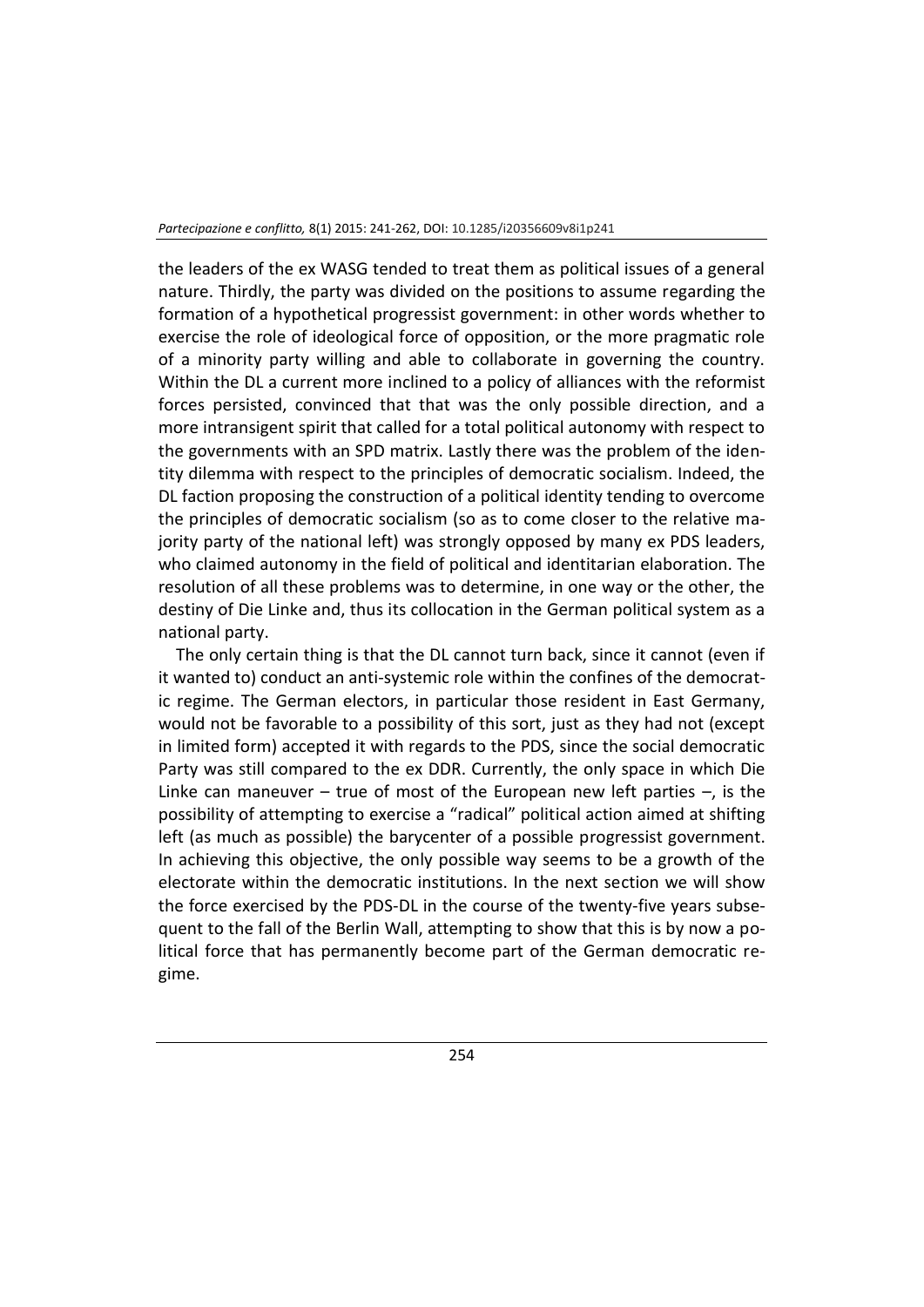#### **5. Twenty-five years from the fall of the Berlin Wall. An electoral analysis**

In the reunited Germany, the post-89 period opened with the democratic elections called in December 1990. In those circumstances, a newly constituted PDS succeeded in gaining more than a million votes, sending a cohort of seventeen deputies to the Bundestag (table 1). The party program was centered above all on the critical situation of the reunification process and the modalities of its realization. This is why the electoral success of the German radical left in the eastern Länder, where its objective was that of representing its specific interests in Parliament (Neugebauer 2010), was positive. The results in the western regions however were poor, with in some cases a percentage of barely more than zero .

| <b>Federal election</b> |            |           |      |       | European election |            |           |     |       |
|-------------------------|------------|-----------|------|-------|-------------------|------------|-----------|-----|-------|
| Year                    | Party      | Votes     | %    | Seats | Year              | Party      | Votes     | %   | Seats |
| 1990                    | <b>PDS</b> | 1.129.578 | 2,4  | 17    |                   |            |           |     |       |
| 1994                    | <b>PDS</b> | 2.066.176 | 4,4  | 30    | 1994              | <b>PDS</b> | 1.670.316 | 4,0 | 0     |
| 1998                    | <b>PDS</b> | 2.515.454 | 5,1  | 36    |                   |            |           |     |       |
|                         |            |           |      |       | 1999              | <b>PDS</b> | 1.567.745 | 5,8 | 6     |
| 2002                    | <b>PDS</b> | 1.916.702 | 4,0  | 2     |                   |            |           |     |       |
|                         |            |           |      |       | 2004              | <b>PDS</b> | 1.579.109 | 6,1 | 7     |
| 2005                    | LP*        | 4.118.194 | 8,7  | 54    |                   |            |           |     |       |
| 2009                    | DL         | 5.155.933 | 11,9 | 76    | 2009              | <b>DL</b>  | 1.969.239 | 7,5 | 8     |
| 2013                    | DL         | 3.755.699 | 8,6  | 64    |                   |            |           |     |       |
|                         |            |           |      |       | 2014              | DL.        | 2.167.641 | 7,4 | 7     |

*Sourse: Ministero dell'Interno*

**Tab. 1. Electoral results**

*\* Before of DL, the German Radical Left in 2005 presents under the label of Linkspartei (Left Party)*

In confirmation of what has previously been affirmed, the presence of the German social democratic party in the eastern part of Germany was well established throughout the 1994-2004 decade while in the western territories there was an almost total absence of an electorate. Altogether, the electoral presence was relatively low, although in progressive growth (table 1). For the PDS the best result was achieved in the federal elections of 1998, with over two and a half million votes, and in the European elections the following year, with preferences of almost 6%. This fact was confirmed five years later, in the 2004 European elections. The change however dated to 2005 when, left of the SPD, the combined lists of the PDS and the WASG were presented under the name of Linkspartei. On this occasion the electoral coalition of the radical left succeeded in gaining over four million votes, doubling the numbers registered up to then. It was in those circumstances that the "regionalist" experience of the German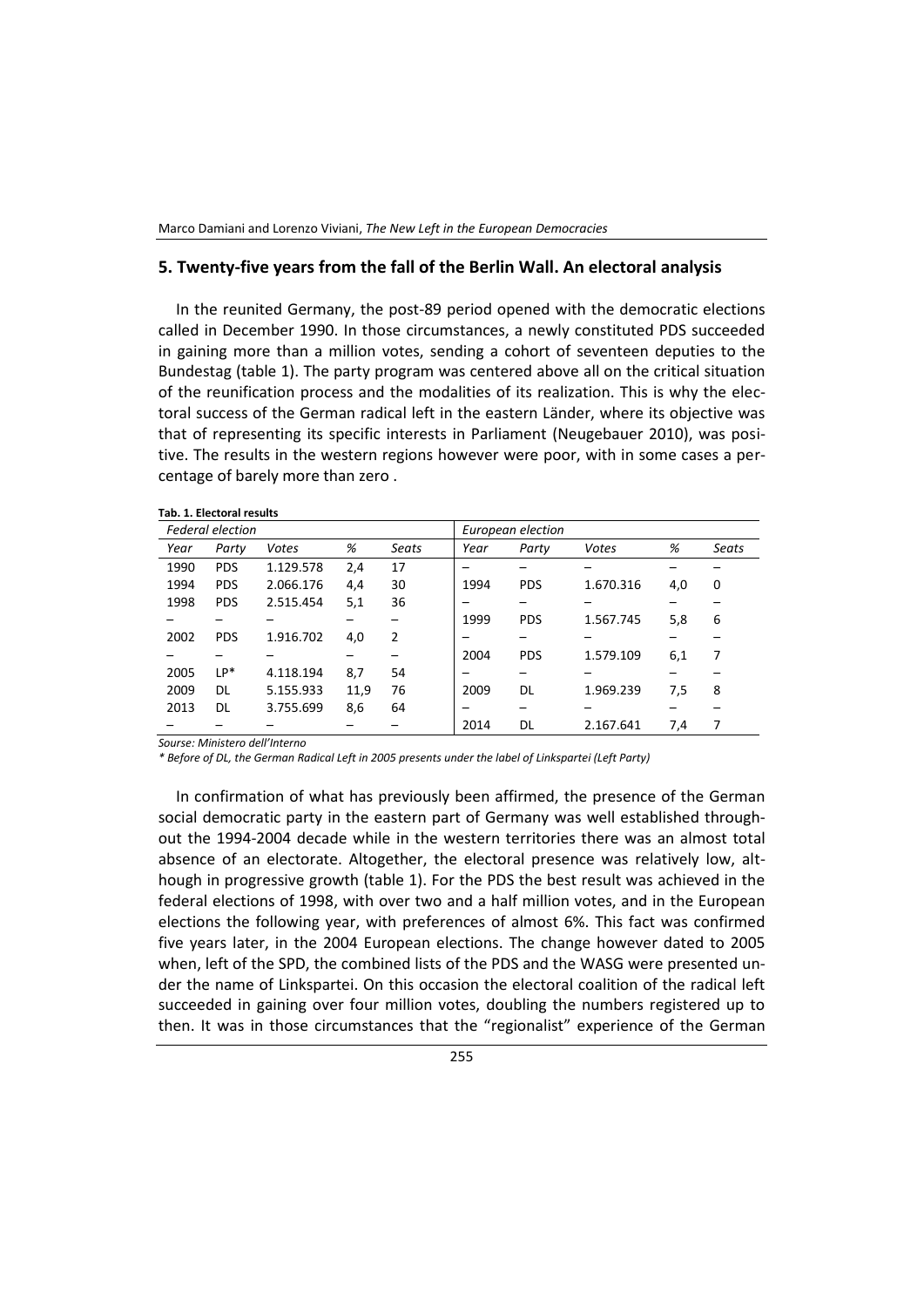radical left party was concluded, marking a political change in direction that was fundamental for the entire national political system (Saalfeld 2002). Chart 1 shows the variations in percentages between the legislatures that followed each other after 1989, with a decided positive peak in 2005.



After narrowly escaping the threat of a disappearing PDS in 2002, with the federal elections of 2005 the party system of the German "quadrille", composed of the CDU and the liberals of the FDP (right) and the SPD and the Greens (left), was destined to be replaced by a "fluid penta-party system" (Niedermayer 2002). This was characterized by the presence of five majority parties, all capable of passing the minimum 5% electoral threshold established by law for access to the Bundestag. Some observers note that this was when the German political system was "Europeanized", demonstrating – only then, on a par with all the other great western democracies – that it was possible to institutionalize a political force of the radical left (Meyer 2005). This then is the confirmation of the recognition of the non-anti-systemic identity of Die Linke, to be considered to all effects a political party of the European new left, highly critical of the neo-liberal policies of finance capitalism, but completely uninterested in (overthrowing?, prevailing over? modifying?) overcoming the national democratic system (Capoccia 2002).

After freeing itself from the label of heir to the East German party, from 2005 Die Linke was on the whole increasing in importance, both on a national and European level. From the point of view of numbers, the record was achieved in the federal elections of 2009, with a percentual explosion that brought the party to touch on 12% of the votes with seventy-six deputies elected. In the same year there was also a good electoral success in the European elections. In both circumstances (federal and European elections 2009) chart 1 shows a positive percentage variation of around 25% with regards to the important electoral success registered four years earlier.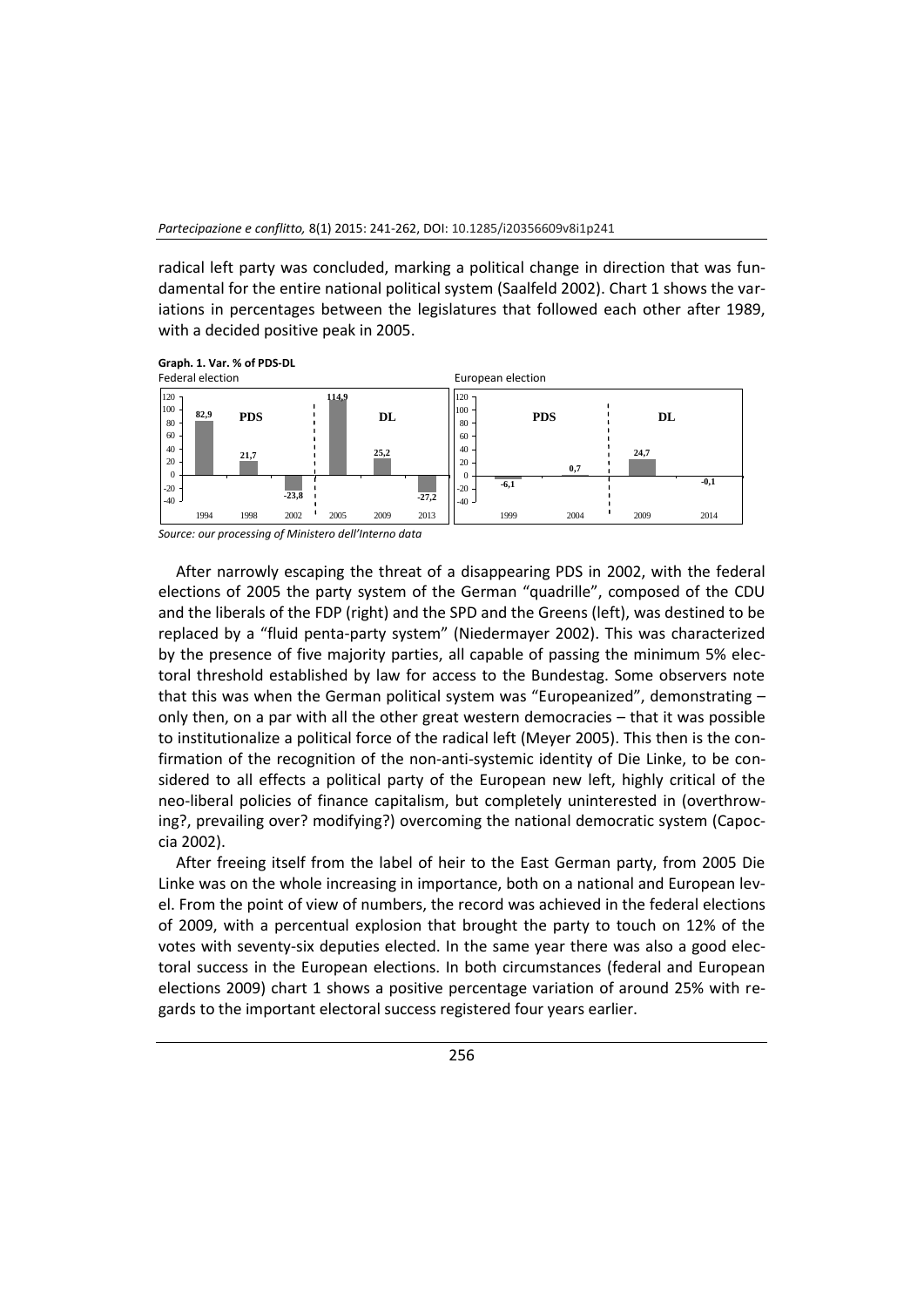The beginning of the second decade of the 21st century confirms the national importance of Die Linke, which affirmed its stable presence within the national political system despite registering a relative setback in the 2013 elections. For the second consecutive time it topped the Green party both in the number of votes and the percentage of seats in Parliament. In the 2014 European elections Die Linke confirmed the results obtained five years earlier.

#### **6. Conclusion**

In concluding this analysis, aimed at examining the processes involved in the forging of the European new left, with particular attention to the German case, a brief final consideration seems to be in order. Far from being anti-system parties, in the twenty five years subsequent to the fall of the Berlin Wall the radical left parties, including the PDS/DL, can better be defined as anti-political establishment parties, highly critical of the political leader classes and the relative economic policies, without however programing a conjectural change in the political system.

As anti-political establishment parties, the objective of these political forces is opposition to the predominant class and the politicization of the cleavage between the establishment and the anti-establishment. In Germany too both these formations attempt to provide an institutional back-up, calling for the constitution of a new elite leadership, capable of replacing the traditional leadership with demands for greater popular participation, redistribution of wealth, recognition of civil rights for ever broader categories of the population, attention to environmental and energy policies. All this involves the setting in motion of a process of political institutionalization, after which the challenging actors often end up by being co-opted in the pre-existing system. This is what happened in Italy and France, when in the years between the end of the twentieth and the beginning of the twenty-first century Rifondazione comunista and the Parti communiste français participated in the national governments of their countries together with the principal reform parties. In an interim period this might also hold for the German situation, if the interests of the SPD and those of Die Linke should come together in composing a progressive executive branch in alternative to the conservative. Currently, however, within the German political balances, as a party capable of uniting critical portions of the social democratic left and the communist political culture of former East Germany in a single container, Die Linke is a national political force with considerable capacities of entrenchment both in the eastern and in the western Länder. The aim of the German new left is to construct an image of a democratic politi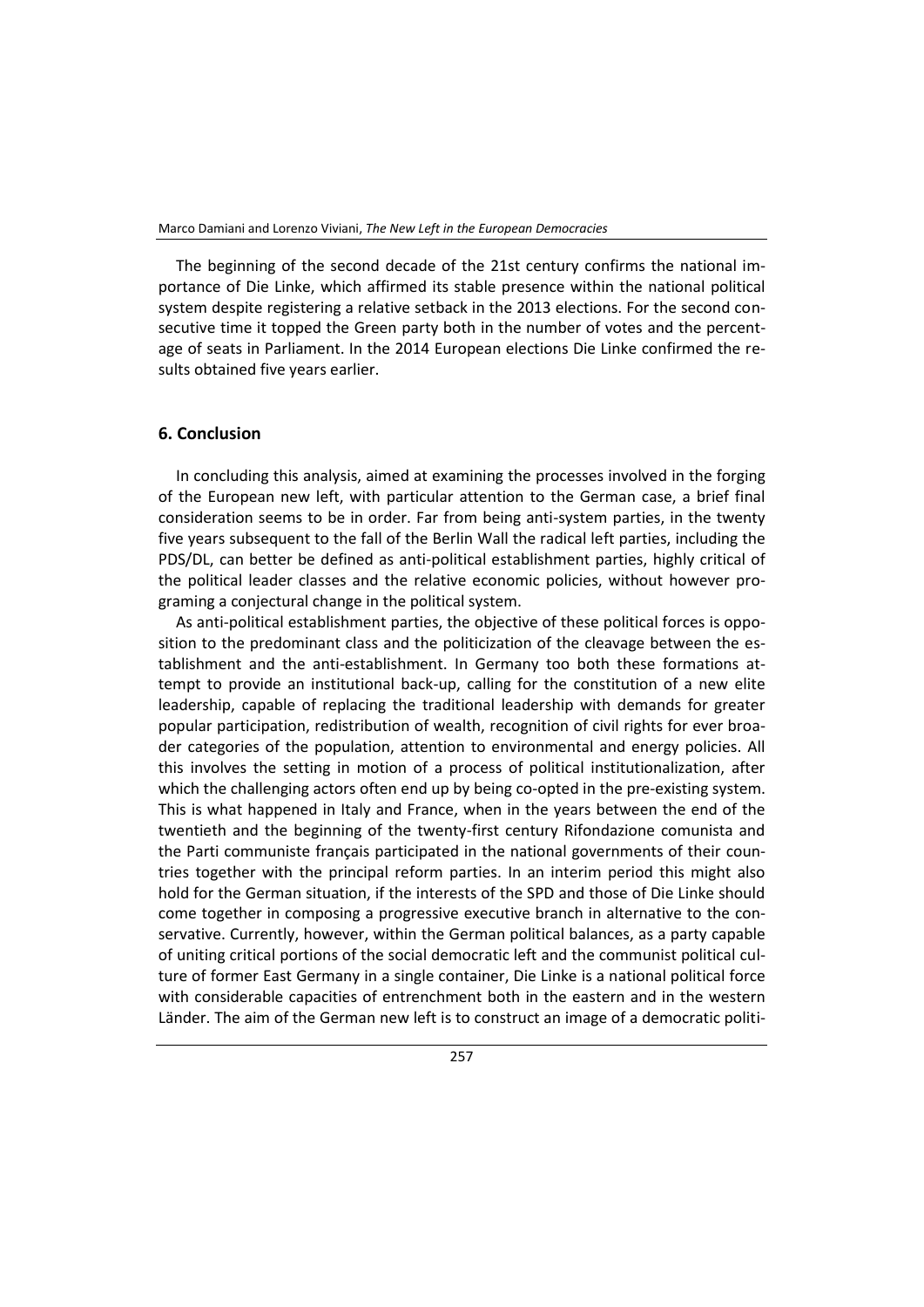cal actor, without any anti-systemic aspirations, although highly critical of the neoliberal economic policies of the post-89 European governments.

### **References**

- Abedi A. (2004), *Anti-Political Establishment Parties. A Comparative Analysis*, London: Routledge.
- Backes, U. and P. Moreau (2008), *Communist and Post-Communist Parties in Europe*, Göttingen: Vandenhoeck & Ruprecht.
- Bardi L. (1996), "Anti-party Sentiment and Party System Change in Italy", *European Journal of Political Research*, 29(3): 345–363,
	- doi: 10.1111/j.1475-6765.1996.tb00656.x.
- Barnes S. H. and M. Kaase (eds.) (1979), *Political Action: Mass Participation in Five Western Democracies*, Beverly Hills: Sage.
- Bartolini S. (2000), *The Political Mobilization of the European Left 1860-1980: The Class Cleavage*, Cambridge: Cambridge University Press.
- Bartolini S. and P. Mair (1990), *Identity, Competition and Electoral Availability: The Stabilisation of European Electorates, 1885-1985*, Cambridge: Cambridge University Press.
- Beck U, A. Giddens and S. Lash (1999), *Modernizzazione riflessiva. Politica, tradizione ed estetica nell'ordine sociale della modernità*, Trieste: Asterios.
- Calise M. (2010), *Il partito personale. I due corpi del leader*, Roma-Bari: Laterza.
- Capoccia G. (2002), "Anti-system parties. A conceptual reassessment", *Journal of Theoretical Politics*, 14(1): 9-35, doi: 10.1177/095169280201400103.
- Cavalli L. (1994), *La personalizzazione della politica*, in Accademia Nazionale dei Lincei, *Lo stato delle istituzioni italiane. Problemi e prospettive*, Milano: Giuffrè, pp. 103- 112.
- Id. (2001), *Il primato della politica nell'Italia del XXI secolo*, Padova: CEDAM.
- Daalder H. (1992), "A Crisis of Party", *Scandinavian Political Studies*, 15(4): 269-288, doi: 10.1111/j.1467-9477.1992.tb00022.x.
- Dalton R. J. and M. P. Wattenberg (eds.) (2000), *Parties Without Partisans. Political Change in Advanced Industrial Democracies*, Oxford: Oxford University Press.
- Damiani M. (2013), "Izquierda unida 25 anni dopo. La sinistra radicale spagnola dal 1986 al 2011", *Partecipazione e conflitto*, 6(3): 54-76, doi: 10.3280/PACO2013- 003003.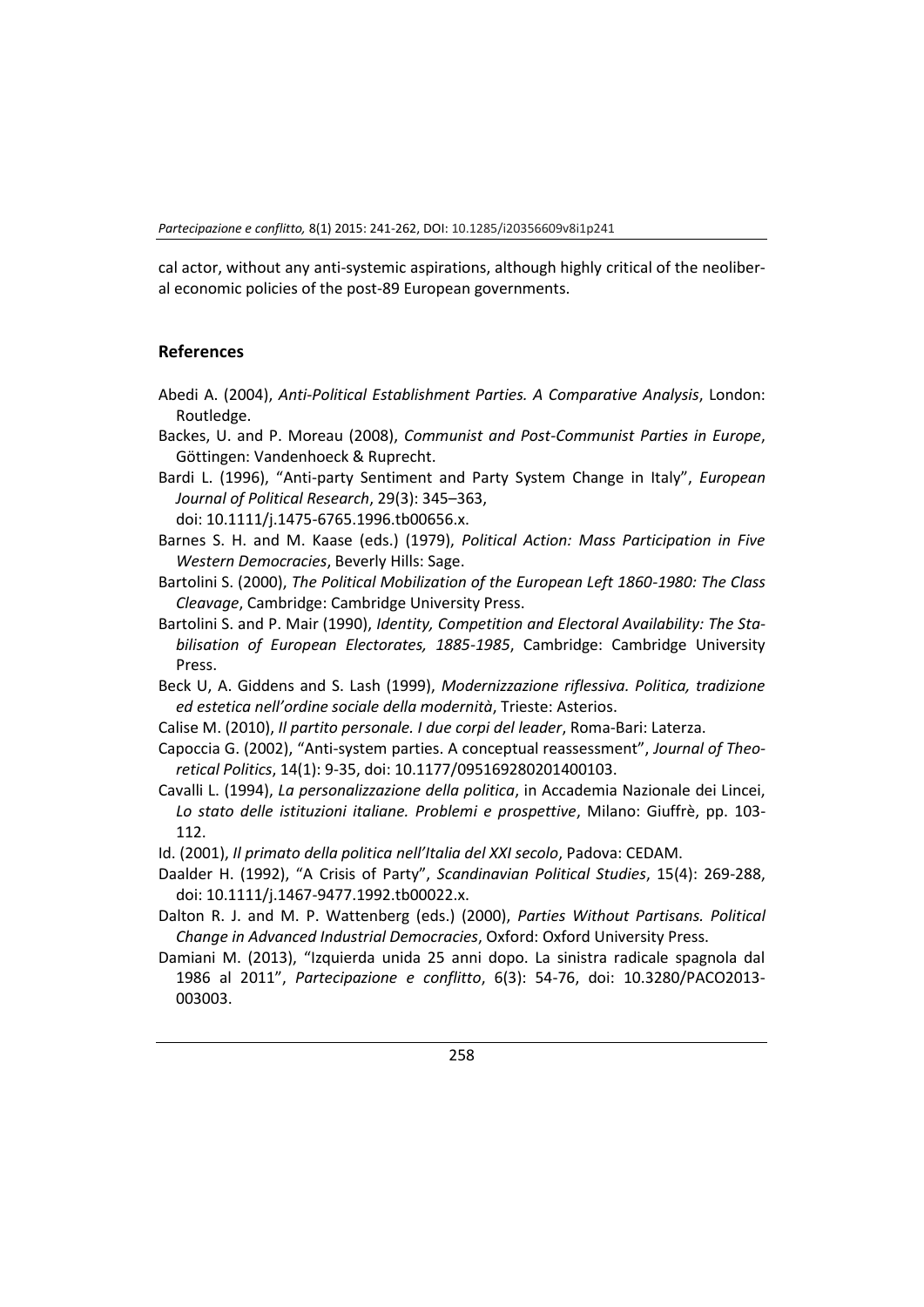Marco Damiani and Lorenzo Viviani, *The New Left in the European Democracies*

Davis J. A. (1959), "A Formal Interpretation of the Theory of Relative Deprivation", *Sociometry*, (22)4: 280-296.

Duverger M. (1951), *Les Partis Politiques*, Paris: Libraire Armand Colin.

- Flora P. (2002), "Introduzione e interpretazione", in S. Rokkan, *Stato, nazione e democrazia in Europa*, Bologna: Il Mulino, pp. 19-125.
- Fuchs D. and H. D. Klingemann (1995), "Citizens and the State: A Relationship Transformed", in H. D. Klingemann and D. Fuchs (eds.), *Citizens and the State*, Oxford: Oxford University Press, 1-24.
- Hirschman A.O. (1970), *Exit, Voice, and Loyalty: Responses to Decline in Firms, Organizations, and States*, Cambridge, MA: Harvard University Press.
- Hooghe L., G. Marks and C. J. Wilson (2004), "Does Left/Right Structure Party Positions on European Integration?", in G. Mark G and M. R. Steenbergen (eds.), *European Integration and Political Conflict*, Cambridge: Cambridge University Press, pp. 120-140.
- Hough D. (2000), "'Made in Eastern Germany': The PDS and the Articulation of Eastern German Interests", *German Politics*, (9)2: 125-148, doi: 10.1080/09644000008404595.
- Hough D., M. Koß and J. Olsen (2007), *The Left Party in Contemporary German Politics*, New York: Palgrave Macmillan.
- Hüning H. and G. Neugebauer (1996),˝Die Pds", in O. Niedermayer (eds.), *Intermediäre Strukturen in Ostdeutschland*, Opladen: Lesken-Budrich, pp. 67-85.
- Ignazi P. (2012), *Forza senza legittimità. Il vicolo cieco dei partiti*, Roma-Bari: Laterza.
- Kaase M. and H. D. Klingemann (eds.) (1994), *Wahlen und Wähler. Analysen aus Anlass der Bundestagswahl 1990*, Opladen: Westdeutscher Verlag.
- Katz R. and P. Mair (1995), "Changing Models of Party Organization and Party Democracy: the Emergence of Cartel Party", *Party Politics*, (1)1: 5-28, doi: 10.1177/1354068895001001001.
- Id. (2009), "The Cartel Party Thesis: A Restatement", *Perspectives on Politics*, 7: 753- 766.
- Kirchheimer O. (1966), "The Transformation of West European Party Systems", in J. La Palombara, M. Weiner (eds.), *Political Parties and Political Development*, Princeton: Princeton University Press.
- Kitschelt H. (1988), "Left-libertarian Parties: Explaining Innovation in Competitive Party Systems, *World Politics*, (40)2, 194-234, doi: 10.2307/2010362.
- Kitschelt H. (1994), *The Transformation of European Social Democracy*, Cambridge: Cambridge University Press.
- Knutsen O. and E. Scarbrough (1995), "Cleavage Politics", in Van Deth J. and E. Scarbrough (eds.), *The Impact of Values*, Oxford: Oxford University Press, pp. 492-524.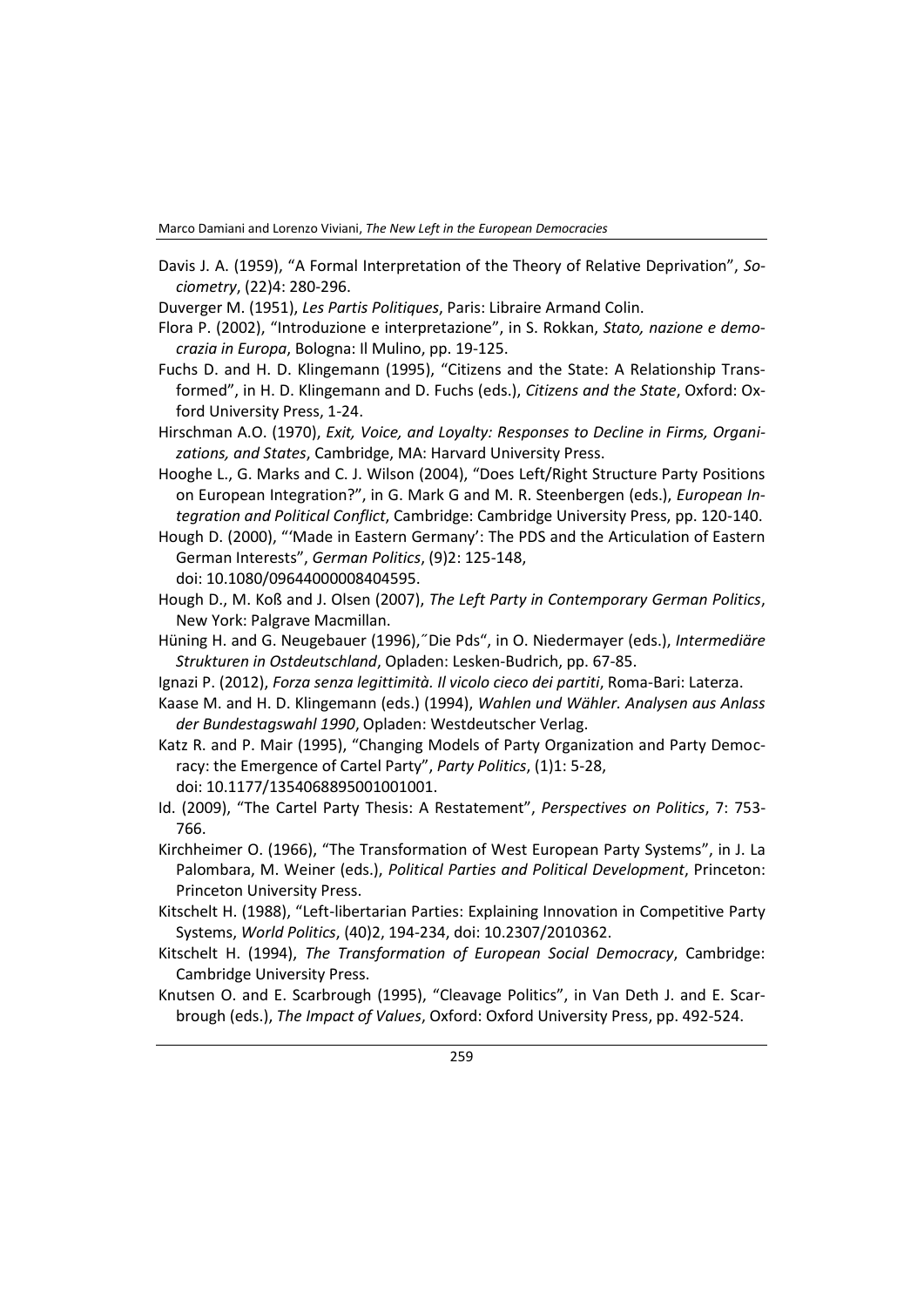*Partecipazione e conflitto,* 8(1) 2015: 241-262, DOI: 10.1285/i20356609v8i1p241

- Kriesi H. (1998), "Il cambiamento dei cleavages politici in Europa", *Rivista Italiana di Scienza Politica*, 28(1): 55-80, doi: 10.1426/1621.
- Lipset S. M. (2009), *Istituzioni, partiti, società civile*, Bologna: Il Mulino.
- Lipset S.M. and S. Rokkan (1967), "Cleavage Structures, Party Systems, and Voter Alignments: An Introduction", in Lipset S.M. and S. Rokkan, *Party System and Voter Alignments*, New York: The Free Press, pp. 1-64.
- Luther K. R. and F. Muller-Rommel (2002), *Political Parties in the New Europe*, Oxford: Oxford University Press.
- Mair P. and I. Van Biezen (2001), "Party Membership in Twenty European Democracies, 1980-2000", *Party Politics*, (7)1, 5-21, doi: 10.1177/1354068801007001001.
- March J. G. and J. P. Olsen (1989), *Rediscovering Institutions: The Organizational Basis of Politics*, New York: The Free Press.
- March L. (2011), *Radical Left Parties in Europe (Extremism and Democracy)*, London: Routledge.
- Meyer T. (2005), "Die Linkspartei im Parlament. Ein Stück Europäisierung des deutschen Parteiensystems", *Neue Gesellschaft/Frankfurter Hefte*, (52)11: 41-43.
- Moreau P. (2008), "The PDS/Linkspartei. PDS and the Extreme Left. Decline and Renaissance of Communism in Germany", in Backes U. and P. Moreau (eds.), *Communist and Post-Communist Parties in Europe*, Göttingen: Vandenhoeck&Ruprecht, pp. 39- 86.
- Mastropaolo A. (2005), *La mucca pazza della democrazia. Nuove destre, populismo, antipolitica*, Torino: Bollati Boringhieri.
- Neugebauer G. (1997), "Von der SED zur PDS 1989 bis 1990", in Herbst A., G. R. Stephan and J. Winkler (eds.), Die *SED. Geschichte-Organisation-Politik. Ein Handbuch*, Berlin: Dietz, pp. 100-117.
- Neugebauer G. (2010), "Dalla PDS alla Linke. Formazione e caratteristiche di un nuovo partito della sinistra tedesca", in E. Bosco and J. Schimd (eds.), *La Germania rossoverde. Stabilità e crisi di un sistema politico (1998-2005)*, Milano: Franco Angeli, pp. 251-296.
- Niedermayer O. (2002), "Nach der Vereiningung: der Trend zum fluiden Fünfparteinsystem", in O. W. Gabriel, O. Niedermayer and R. Stöss (eds.), Das Regierungssystem der Bundesrepublik Deutschland, Berlin: Oldenburg, pp. 107-127.
- Olsen J. (2002), "The PDS in Western Germany: An Empirical Study of PDS Local Politicians", *German Politics*, (11)1: 142-172, doi: 10.1080/714001226.
- Olsen J. (2007), "The Merger of the PDS and WASG: From Eastern German Regional Party to National Radical Left Party?", *German Politics*, (16)2: 205-221, doi: 10.1080/09644000701414206.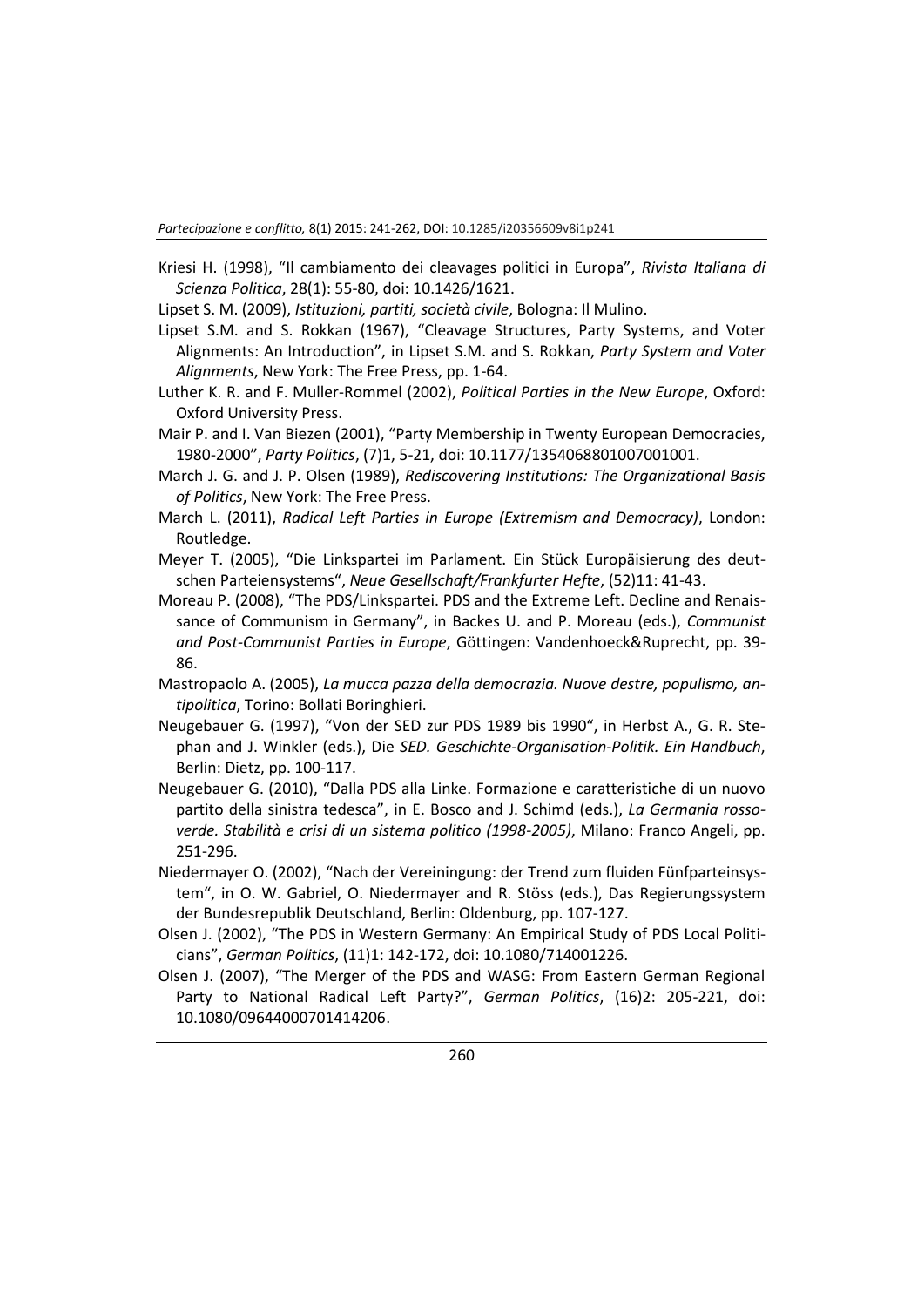Marco Damiani and Lorenzo Viviani, *The New Left in the European Democracies*

- Panebianco A. (1988), *Political Parties: Organization and Power*, Cambridge: Cambridge University Press.
- Pizzorno A. (1996), "Mutamenti nelle istituzioni rappresentative e sviluppo dei partiti politici", in AA.VV., *La storia dell'Europa contemporanea*, Torino: Einaudi.
- Poguntke T. (1987), "New Politics and Party Systems: The Emergence of a New Type of Party?", *West European Politics*, (10)1: 76-88, doi: 10.1080/01402388708424615.
- Poguntke T. (1996), "Anti-party Sentiment-Conceptual Thoughts and Empirical Evidence: Explorations into a Minefield", *European Journal of Political Research*, (29)3: 319–344, doi: 10.1111/j.1475-6765.1996.tb00655.x.
- Raniolo F. (2000), "Miti e realtà del cartel party. Le trasformazioni dei partiti alla fine del ventesimo secolo", *Rivista Italiana di Scienza Politica*, (30)3: 553-581, doi: 10.1426/1672.
- Rosanvallon P. (2008), *Counter-democracy: Politics in an Age of Distrust*, Cambridge: Cambridge University Press.
- Rosanvallon P. (2011), *Democratic Legitimacy: Impartiality, Reflexivity, Proximity*, Princeton: Princeton University Press.
- Runciman W. G. (1966), *Relative Deprivation and Social Justice. A study of Attitudes to Social Inequality in Twentieth-century England*, Berkeley: University of California Press.
- Saalfeld T. (2002), "The German party system: Continuity and change", *German Politics*, (11)3: 99-130, doi: 10.1080/714001303.
- Sartori G. (1976), *Parties and Parties Systems. A Framework for Analysis, Cambridge*: Cambridge University Press.
- Schedler A. (1996), "Anti-Political-Establishment Parties", *Party Politics*, (2)3: 291-312, doi: 10.1177/1354068896002003001.
- Taggart P. (2000), *Populism*, Buckingham: Open University Press.
- Viviani L. (2009), *L'Europa dei partiti. Per una sociologia dei partiti politici nel processo di integrazione europea*, Firenze: Firenze University Press.
- Viviani L. (2015), *Sociologia dei partiti. Leader e organizzazioni politiche nelle società contemporanee*. Roma: Carocci.

### **AUTHORS INFORMATIONS:**

**Marco Damiani** is PhD in "Social and Politics Theory and Research" at the Department of Political Sciences, University of Perugia, Italy. His research interests include Political